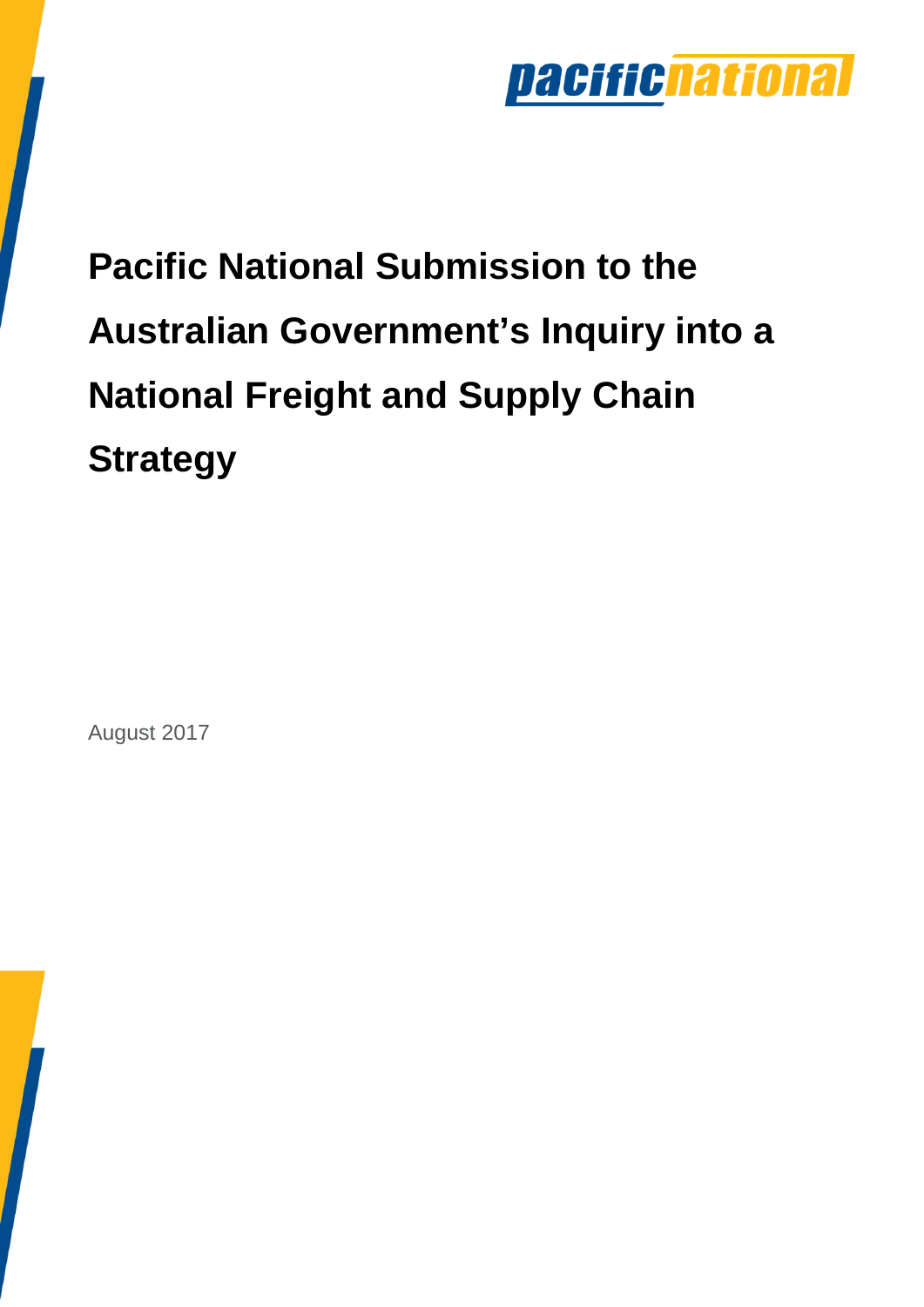### Table of Contents

|                                                                                   | Pacific National Submission to the Australian Government's Inquiry into a National |  |  |  |
|-----------------------------------------------------------------------------------|------------------------------------------------------------------------------------|--|--|--|
|                                                                                   |                                                                                    |  |  |  |
|                                                                                   | 2. Pacific National's Broad Position on National Freight Strategy 3                |  |  |  |
|                                                                                   |                                                                                    |  |  |  |
|                                                                                   |                                                                                    |  |  |  |
|                                                                                   |                                                                                    |  |  |  |
|                                                                                   |                                                                                    |  |  |  |
|                                                                                   |                                                                                    |  |  |  |
|                                                                                   |                                                                                    |  |  |  |
| Attachment 1 – Freight Supply Chains in which Pacific National plays a Key Role22 |                                                                                    |  |  |  |
|                                                                                   |                                                                                    |  |  |  |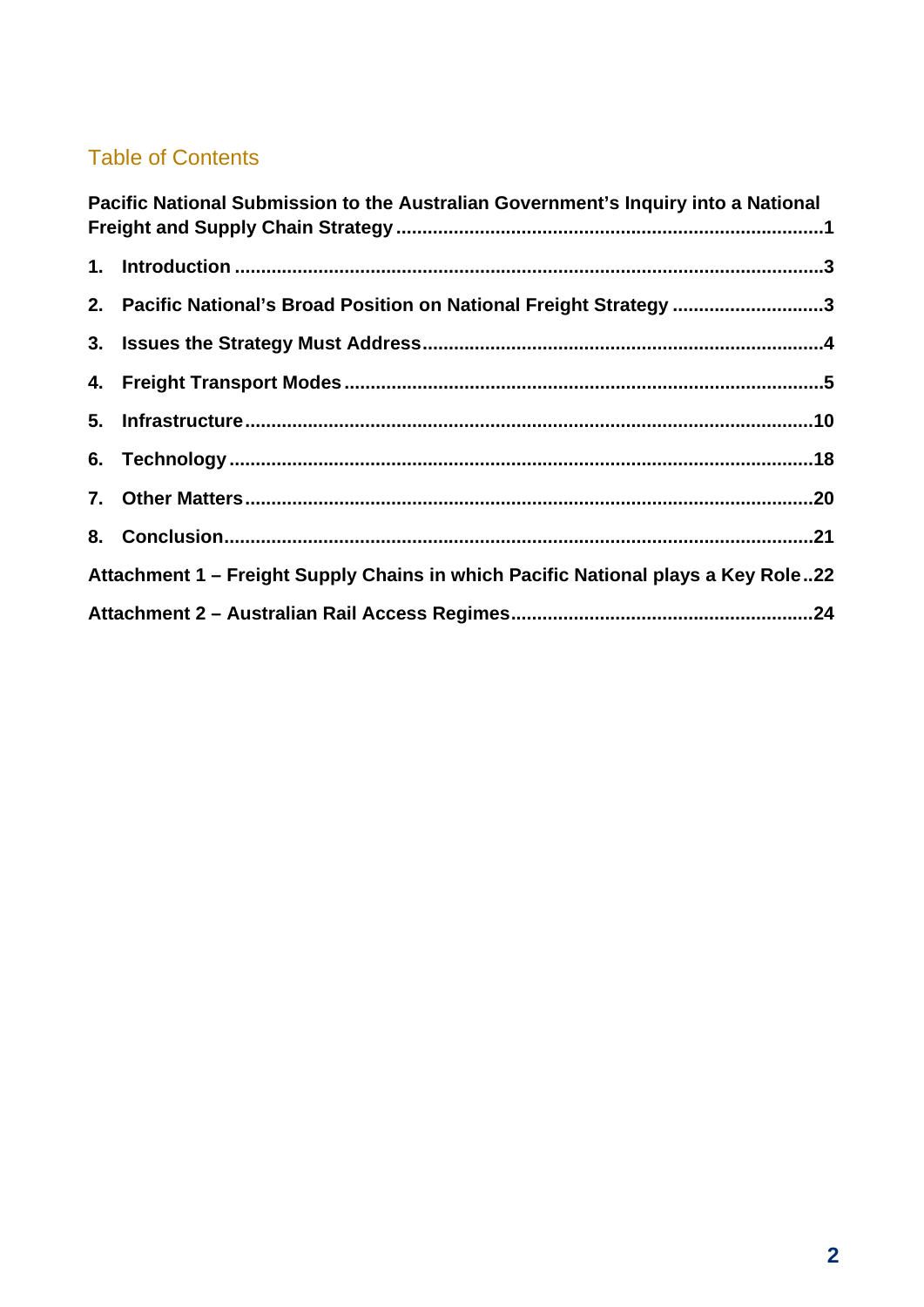# 1. Introduction

Pacific National welcomes the opportunity to make a submission to the Australian Government's Inquiry into a National Freight and Supply Chain Strategy (the Strategy). Pacific National is a major freight train operator throughout Australia's mainland states serving numerous supply chains including coal, mineral products, steel, grain, construction products, waste and containerised products. Further details on these supply chains are contained in Attachment 1.

In making this submission Pacific National recognises that the Strategy aims to focus on the efficiency and effectiveness of the nation's end-to-end supply chains with the aim of ultimately reducing end-to-end supply chain costs while improving supply chain performance. While end-toend supply chain issues are the focus of Strategy it should be recognised that Pacific National operates almost wholly within one freight transport mode (rail) and as such this submission focusses on rail related issues.

Pacific National is a member of several advocacy groups and industry associations that are also making submissions to this Inquiry. These include the Freight on Rail Group (FORG), the Australasian Rail Association (ARA) and the Australian Logistics Council (ALC). Pacific National supports the submissions being made by these advocacy groups and industry associations.

This submission is public.

# 2. Pacific National's Broad Position on National Freight **Strategy**

Pacific National welcomes the Government's decision to develop the Strategy which we believe is very much needed. The national freight task is expected to grow by 26% over the next decade, but there is potential for supply chain inefficiencies and constraints to restrict this growth, with consequent negative impacts on national output, national productivity and social externalities. Conversely good public policy supporting more efficient supply chains will promote growth in freight with positive impacts on national output, and productivity. Getting this Strategy right now will provide scope for maximum growth in the future. Ideally, the Strategy will guide to future freight policy and underpin ongoing productivity and economic growth while also driving improved international competitiveness for Australian export markets.

Pacific National also has concerns about the Strategy's lack of clarity regarding the Government's objectives in relation to freight supply chains. Pacific National hopes that these objectives are clarified in the course of this consultation process. Pacific National believes that these objectives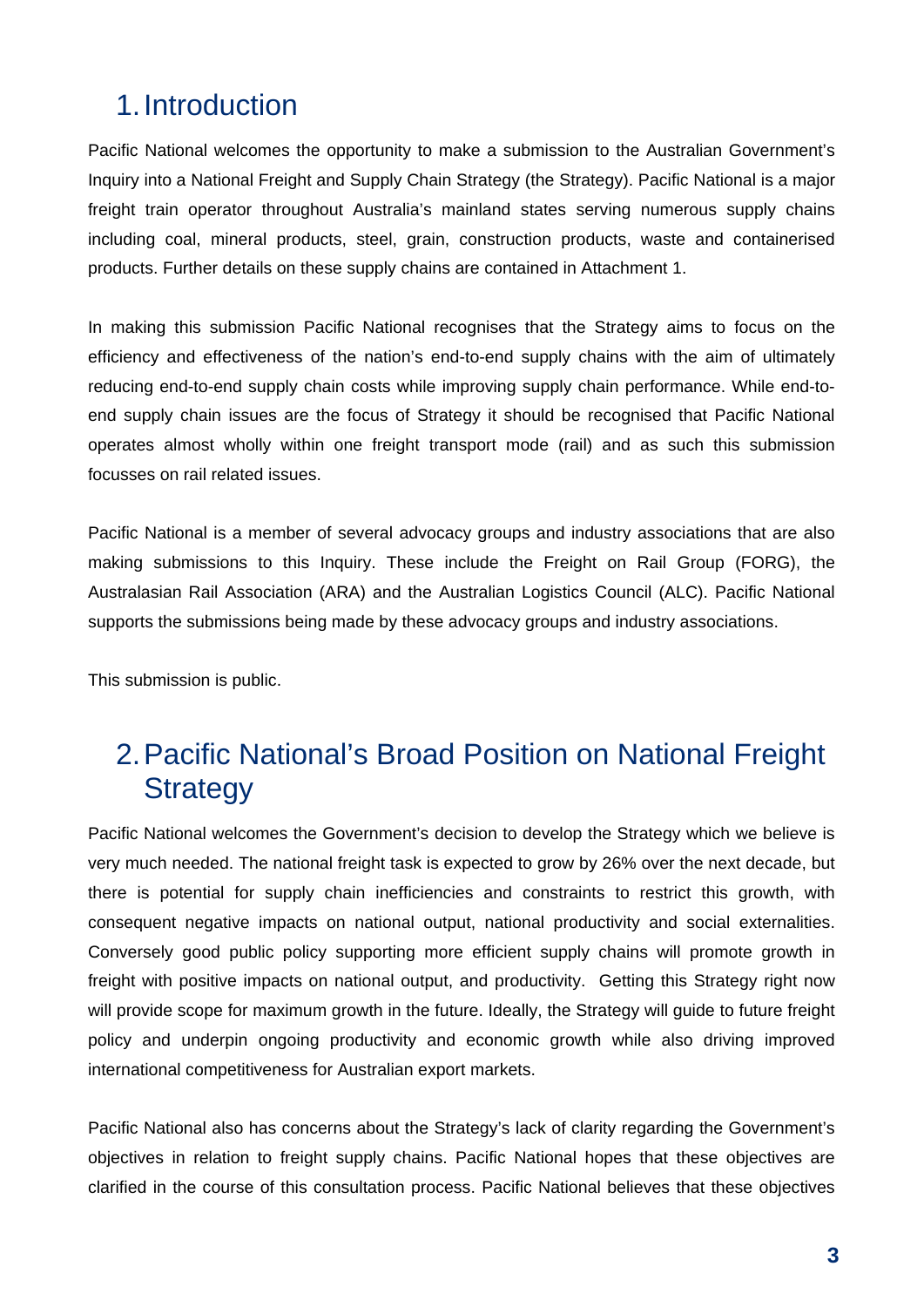must reflect social, environmental and commercial aspects of freight supply chain operation. This will then ensure that the significant social and economic benefits offered by rail freight are taken into account when determining freight supply chain policy and investment.

One of Pacific National's main concerns with current freight strategy is that in many instances the policies and regulations relating to freight infrastructure and operations are state based whereas supply chains cross these borders. Freight supply chains are national and a nationally consistent approach to freight infrastructure and regulation is required<sup>1</sup>. Pacific National seeks that all levels of government develop and implement policies that enable the development and operation of efficient and sustainable freight supply chains. To this end Pacific National believes that the Strategy should give strong consideration to the development of a freight supply chain coordination body which includes representatives from government, the freight industry and users, and which acts to co-ordinate and integrate the removal of bottlenecks and ensure consistency across states, transport modes and supply chains. Such consistency is likely to become increasingly critical given the technological changes expected to impact supply chains in the medium term.

Pacific National seeks that the Strategy acts to facilitate an integrated national approach to freight and supply chain reform. An integrated national approach will address inefficiencies and constraints before they become problematic.

Pacific National recognises that improved coordination between the freight industry and government is required in order to achieve greater efficiency. Pacific National believes that freight rail operations must play an expanded role if we are to increase the productivity and capacity of freight supply chains. Pacific National is committed to engaging constructively with governments, industry and stakeholders to enable these policy outcomes to be achieved. In particular Pacific National would welcome involvement in a freight supply chain co-ordination body which acts to coordinate and integrate the removal of bottlenecks and ensure consistency across states, transport modes and supply chains.

### 3. Issues the Strategy Must Address

There are numerous issues that the Strategy must address in order to enhance freight supply chain efficiency and effectiveness including:

• Freight transport modes – including;

 1 Pacific National recognises that state freight strategies continue to be important tools to drive supply chain efficiencies within jurisdictions.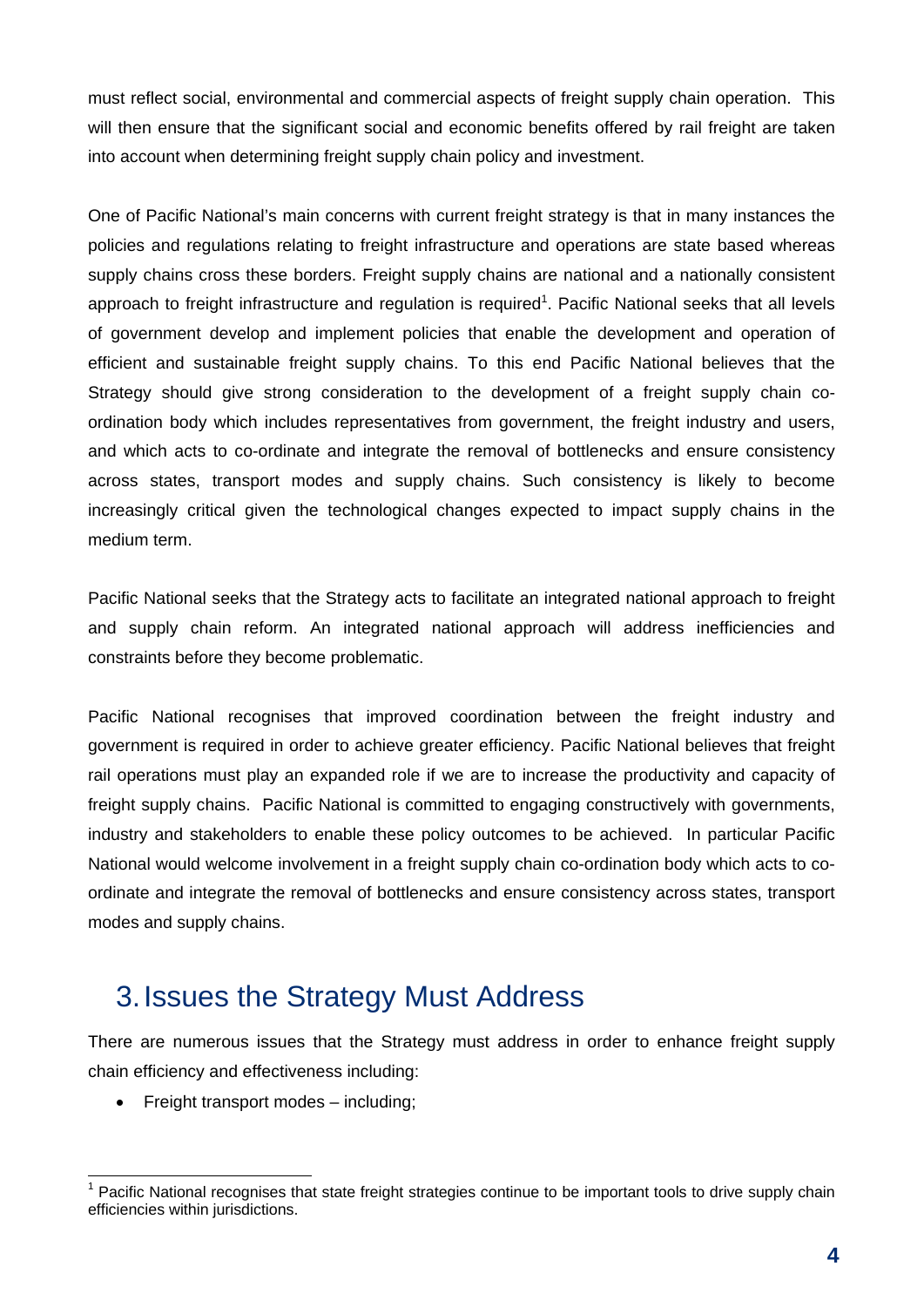- $\circ$  Regulation and policy which is modally neutral this may result in modal shift if modally neutral policy rebalances infrastructure pricing; and
- o Modal impacts of un-costed market externalities (such as congestion costs, safety costs and environmental costs);
- Infrastructure including;
	- o The provision of new physical infrastructure;
	- o Upgrading existing infrastructure to better meet the needs of future freight movements;
	- o The cost and pricing of infrastructure;
	- o The regulatory and operational settings applying to existing and new infrastructure;
- Technology and common standards including facilitating the expected changes to transport and transport infrastructure technology; and
- Co-ordination including the development of a freight supply chain co-ordination body which acts to co-ordinate and integrate the removal of bottlenecks and ensure consistency across states, transport modes and supply chains.

# 4. Freight Transport Modes

#### **4.1 Modal Neutrality**

Many freight supply chains use multiple transport modes and / or have a choice between transport modes. In order to support the choice of the most efficient freight transport mode by freight users the different transport modes should be regulated in a consistent manner.

One of the major issues impacting freight supply chains is modal neutrality. Pacific National strongly believes that freight and transport regulation, including the regulation of access to freight infrastructure should be modally neutral. Thus the same policy and regulatory approaches should apply equally across all freight transport modes (namely rail, road and sea)<sup>2</sup>.

#### *Road and Rail Modal neutrality*

Policy and regulatory neutrality is particularly important when considering infrastructure pricing for road and rail freight. The road and rail infrastructure charges for these two freight modes are determined and paid for via two very different mechanisms;

 Road freight is charged for road infrastructure via heavy vehicle registration charges and fuel excise; and

**EXECUS 2**<br><sup>2</sup> In recent years Pacific National has made numerous submissions to government consultations on coastal shipping and road infrastructure pricing (either as Pacific National or a member of the Freight on Rail Group (a freight rail industry advocacy group). The Freight on rail Group submissions can be found at:

http://www.forg.com.au/media-publications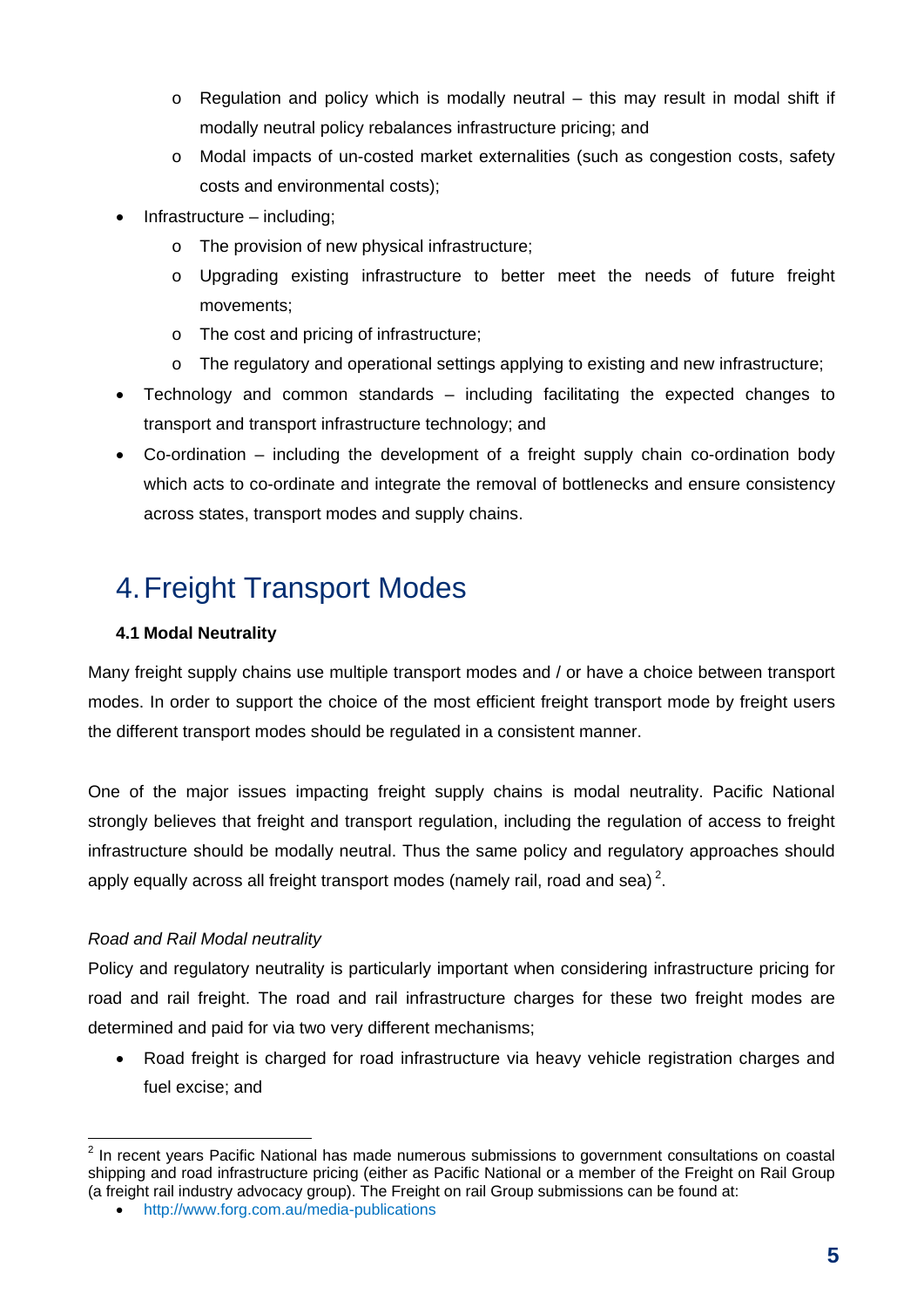Rail freight is charged for freight rail infrastructure via rail freight access charges (either regulated or commercially negotiated) based on the cost of funding, maintaining and operating the rail freight infrastructure.

In summary freight rail infrastructure providers have pricing which is determined in reference to efficient costs whereas road infrastructure providers have pricing which is not necessarily determined in reference to efficient costs, potentially resulting in price distortions.

The issue of road and rail infrastructure pricing raises the issue of modal shift between road and rail. While road and rail are substitutes for some freight tasks they are complementary parts of the supply chain for other freight tasks. Therefore, the issue cannot be reduced to a simple road vs rail approach as the issue is more nuanced, as road and rail are both competitors and complementary depending on the specific freight task and supply chain.

Given this complex relationship between the two transport modes, Pacific National believes that the economic regulation that applies to the two modes should be consistent in order to minimise the potential for allocative or productive inefficiencies arising from misaligned regulation, resulting in perverse incentives for freight users to use the less efficient mode. Ultimately, the issue is ensuring the most efficient transport mode is utilised where the pricing for the transport mode is based on efficient costs $^3$ .

Pacific National welcomes the Commonwealth Government's recent announcement<sup>4</sup> that it will progress heavy vehicle road charging reform via its Heavy Vehicle Road Reform (HVRR) project. However, Pacific National is concerned that the lack of detail regarding the proposed reform provides some scope for rail and road infrastructure pricing to remain mis-aligned even after the reforms are finalised. In particular Pacific National is seeking that the following principles be applied to the pricing of road and rail freight infrastructure:

- Road and rail Infrastructure pricing is based on the "building blocks" model used to set prices for regulated infrastructure in Australia;
- Road and rail infrastructure are priced on the mass of the loaded vehicle, the distance travelled and the location;
- Road and rail Infrastructure pricing are both regulated by the same regulator using a consistent approach to regulation across these freight transport modes; and

**EXENDED THE EXENT TO TE THE TE THE TE THE SET THE SHIPLE THE SHIPLE SHIPLE THE SHIPLE SHIPLE 3**<br>A While this principle should generally be applied Pacific National recognises that there may be specific cases where one transport mode may be utilised for reasons other than costs, for example safety issues may be paramount in relation to the transport of certain types of dangerous goods.

 $4$  The announcement was made on 24 November 2016. Details of response particularly as it relates to heavy vehicle road usage pricing can be found at pages 35-36 of the document below

http://transportinfrastructurecouncil.gov.au/publications/files/Australian\_Government\_Response\_to\_ Australian\_Infrastructure\_Plan\_November\_2016.pdf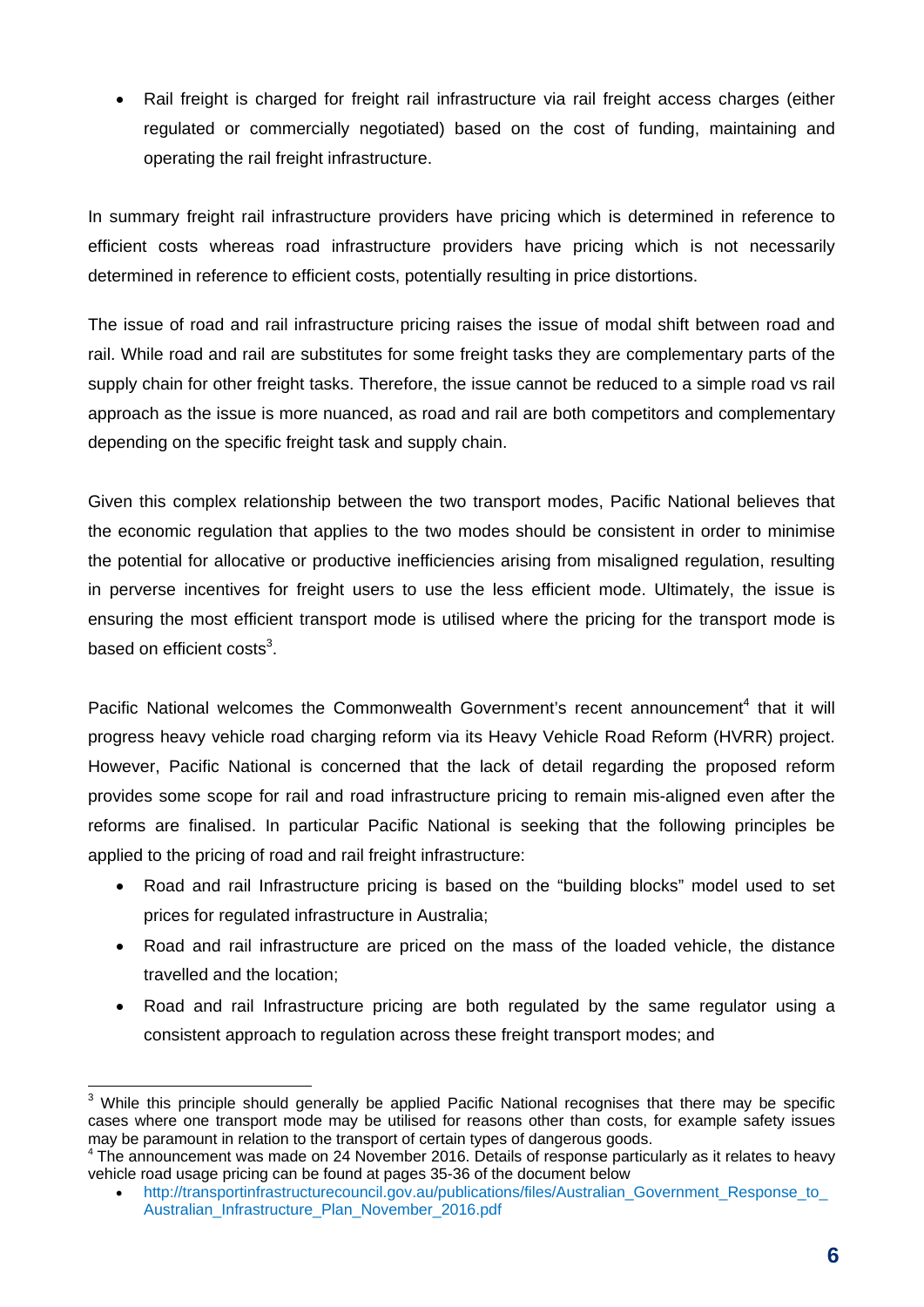Revenue received from the pricing of freight road and rail infrastructure should be reinvested in this infrastructure. This re-investment is a critical element of this reform and will help ensure that freight supply chain costs are reduced as targeted investment reduces freight infrastructure bottlenecks.

Overall, there is recognition that the current road freight pricing approach is flawed, and given this the HVRR will shift road freight infrastructure pricing towards a regulatory model where the infrastructure prices levied on road freight more accurately reflect the costs incurred and that road and rail infrastructure prices are regulated in a consistent manner. Pacific National strongly supports these current policy developments and believes that the changes to road freight infrastructure charges are an essential pre-requisite for any policy reform of national freight supply chains. The Strategy provides a further opportunity for the Government to strengthen its approach to addressing competitive neutrality issues between freight transport modes.

#### **Case Study: Infrastructure Pricing - Freight on Road vs Freight on Rail**

Differences in infrastructure pricing lead to a lack of clarity as to which transport mode is more efficient. For example, a freight task which involved transporting approximately 300,000 tonnes of timber product per annum for five years (approximately 250 to 300 trains per annum) was costed by the freight task's proponent. The freight task went to road largely due to the differences in the infrastructure charges between road and rail infrastructure. (That is the costs of the train and the heavy road vehicle were comparable but the differences in costs for the transport infrastructure was the factor that drove the decision). If road and rail infrastructure prices were regulated using the same approach it would be clearer as to whether this choice was efficient.

Another factor which impacts on road and rail modal neutrality is the fact that the lack of rail infrastructure at Australian ports often leads to double handling of freight that is carried by rail. This adds a level of additional costs which are a factor in some freight supply chains using road rather than rail. This issue of double handling of freight is an issue that cannot be adequately addressed by aligning pricing and regulatory frameworks, rather it is an issue which requires infrastructure investment if it is to be adequately addressed.

#### *Shipping and Rail Modal Neutrality*

Policy and regulatory neutrality is also important when considering differing regulatory approaches to land freight transport and sea freight transport.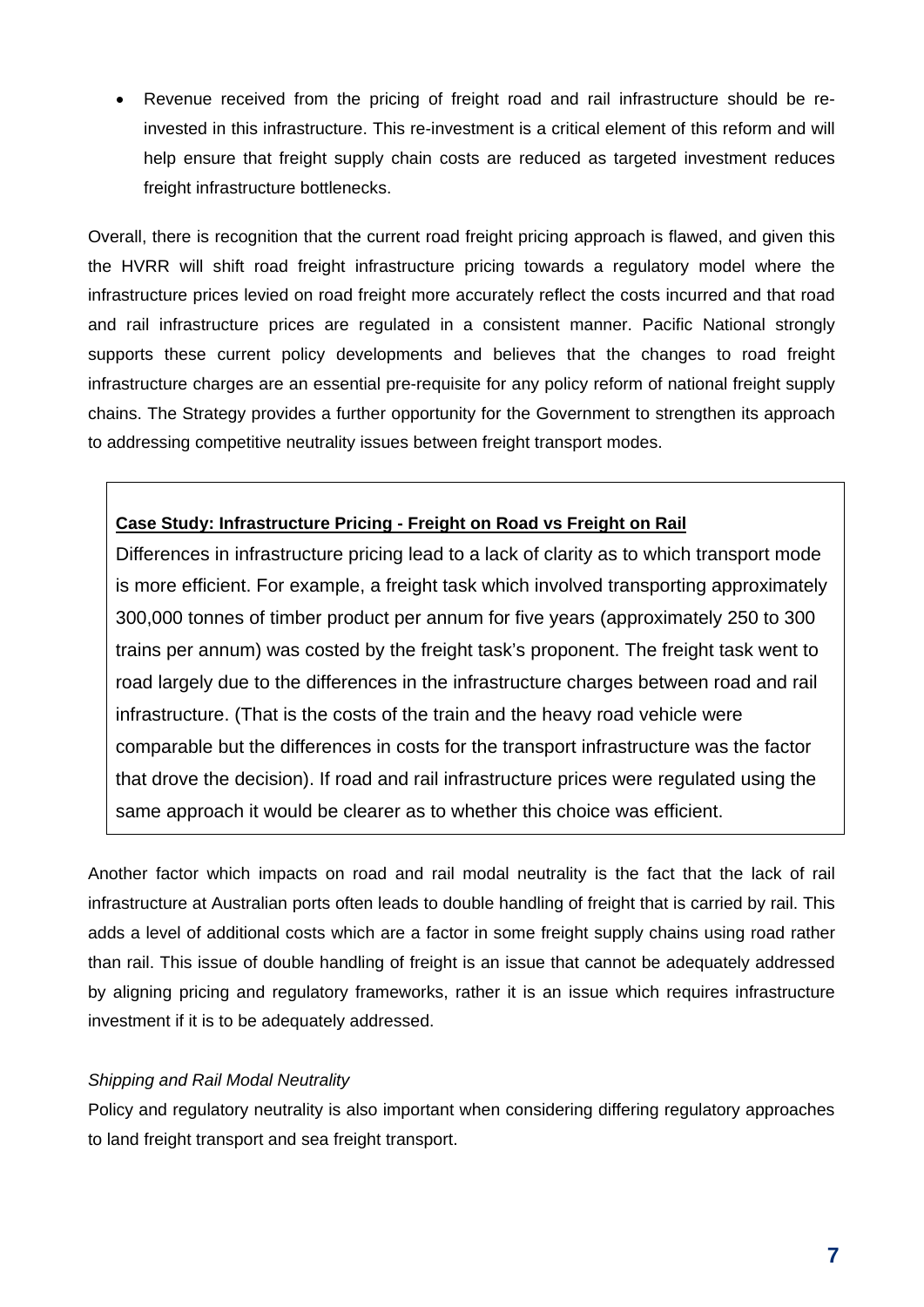There is currently competition between rail freight and coastal shipping, particularly in relation to containerised transport. The Australian Government is currently considering reforms to coastal shipping regulations which will allow foreign shipping companies to compete against Australian land freight transport while the shipping companies are exempt from Australian workplace regulations (which apply to land freight transport). In relation to coastal shipping Pacific National is seeking modal neutrality between sea and land transport in relation to the regulations which apply to both transport modes<sup>5</sup>.

#### **4.2 Modal shift where un-costed market externalities exist**

In some cases, even if freight transport modes are priced on a similar basis, un-costed externalities may exist which mean that pricing does not provide efficient signals for freight choice. Most externalities will involve a cost which is not fully reflected in the infrastructure price such as costs arising from traffic congestion, differential environmental impacts or differential safety impacts.

- Congestion in urban areas, the social and economic cost of road congestion is often quoted by government as a policy driver for the need for more freight to be transported on rail, but this stated position may not be reflected in government policy. For example significant additional funding is often dedicated to new or improved roads rather than infrastructure to enhance rail freight within the broader freight network;
- Safety similarly, the social and economic cost of road safety is often quoted by government as a policy driver for the need for more freight to be transported on rail, but it is not evident that these safety benefits are quantified and incorporated into infrastructure investment decisions;
- Environment again the environmental costs of road transport may support more freight being transported on rail but it is not evident that these environmental benefits are quantified and incorporated into infrastructure investment decisions.

Pacific National suggests that governments consider a **full triple-bottom-line** analysis (social, environmental and financial) when considering freight and supply chain expenditure and investment in order to ensure social and environmental measures are factored into decisionmaking alongside the financial cost-benefit analysis.

#### **4.3 Other Issues relating to Modal and Cross Modal Regulation**

There are numerous other issues relating to modal and cross-modal regulation which should be considered under the Strategy including:

<sup>&</sup>lt;sup>5</sup> Further details on Pacific National's position of coastal shipping reforms can be found at:

http://www.forg.com.au/media-publications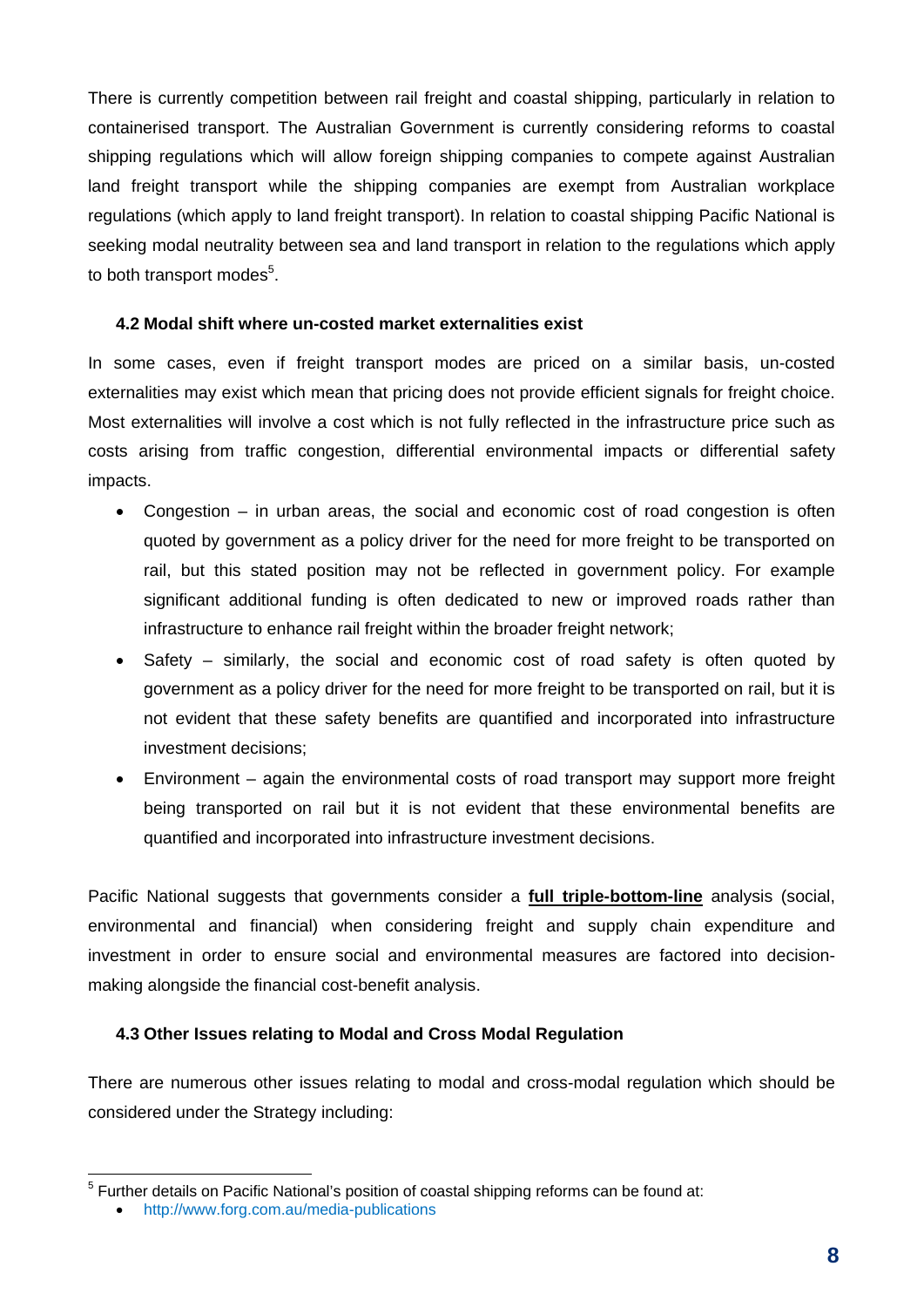#### *Alignment of Access Regimes across States and Commonwealth*

It should be recognised that there are substantial differences between different state's approaches to rail infrastructure regulation and infrastructure pricing. In particular some monopoly freight rail infrastructure providers are not price regulated. This acts as a constraint to optimising freight market efficiencies as prices are determined by an infrastructure monopoly rather than either the competitive market or a regulator setting prices on the basis of efficient costs. Attachment 2 to this submission shows the differences between these regimes in greater detail. Given the desirability of aligning road and rail infrastructure pricing frameworks (as outlined above in section 4.1) there should also be a move towards aligning rail infrastructure pricing frameworks and regulation between the states.

Pacific National believes that a common national approach to rail infrastructure regulation and infrastructure pricing are a necessary pre-requisite to ensuring freight supply chain efficiency is maximised.

#### *Separation of Network and Passenger Functions*

In Australia's three largest cities (Melbourne, Sydney and Brisbane) freight services need to use rail infrastructure owned by operators of passenger services. Freight services are therefore competing with passenger services for rail capacity. Given political and community pressures passenger services are preferred. In these instances there is no formal codification and enforced separation of the passenger and network functions of these organisations. The National Freight Strategy should seek to address this issue via:

- The promotion of more transparent regulation separating these network and passenger functions where rail network managers also operate passenger services; and
- The promotion of the separation of freight and passenger services through congested metropolitan areas (including infrastructure investment in separate freight and passenger networks where appropriate).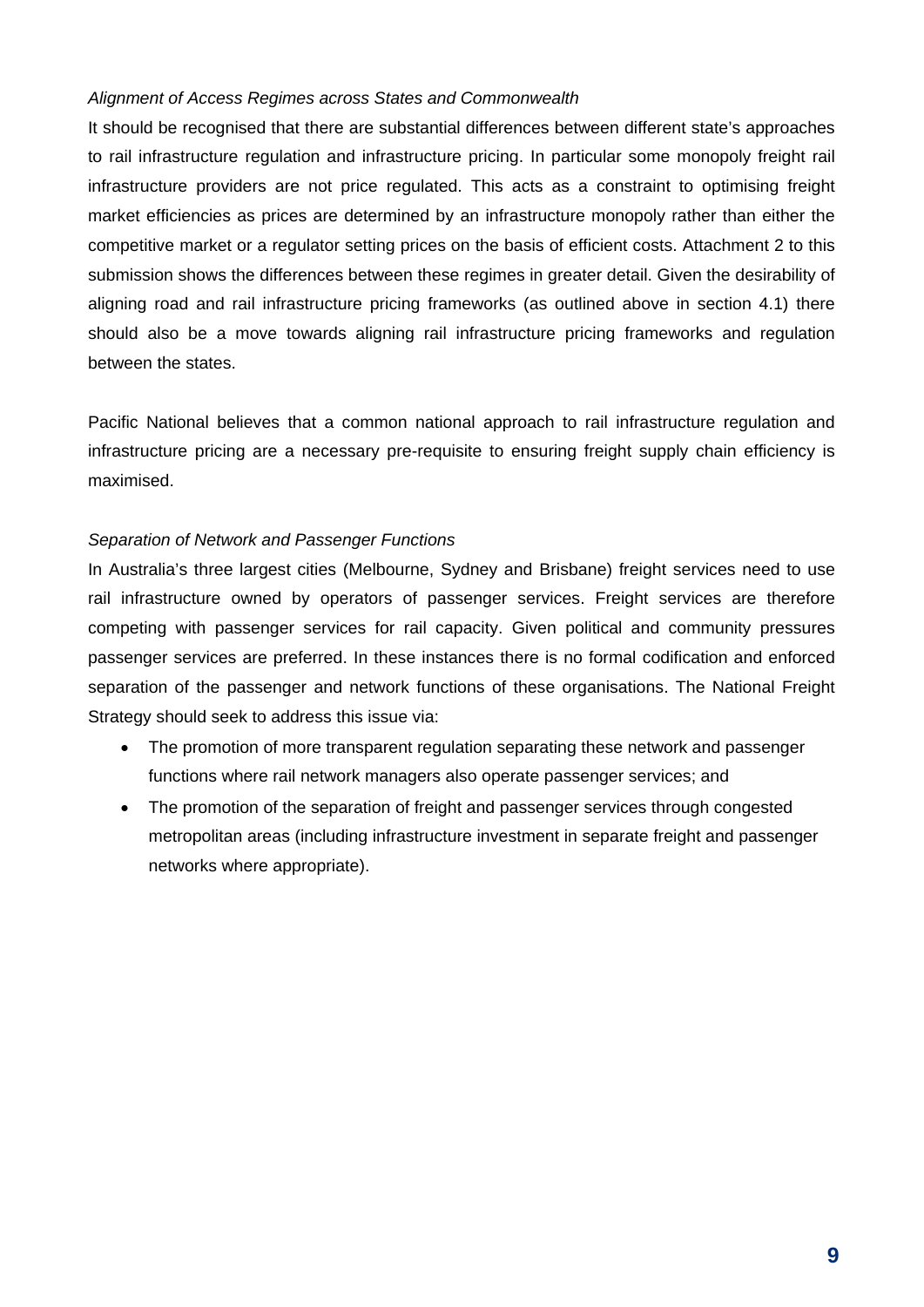#### **Case Study: Freight Rail vs Passenger Rail – Sydney Train Operations Protocols**

Transport for New South Wales (TfNSW) is currently developing a new set of operations protocols which will apply to the Sydney rail network (both passenger and freight networks). The new rules will require that freight trains present to the network for their timetabled windows within five minutes of the scheduled time or they will be delayed until a new path is available. While such a requirement may be reasonable for passenger trains originating within the network most freight trains originate outside the network and may be delayed on adjoining rail networks for reasons outside the train operator's control.

These proposed changes are expected to have a substantial negative impact on freight supply chains as the timetable windows do not take into account the cyclic nature of bulk freight operations and issues which arise with traversing multiple infrastructure networks.

While the actions of TfNSW are understandable in the context of a ensuring the efficient operation of the passenger rail network these actions directly contribute to inefficiencies in the freight rail network.

### 5. Infrastructure

Pacific National believes that reliability of infrastructure is a major issue for freight supply chains. In the freight rail context rail infrastructure reliability is negatively impacted by track quality, misaligned track repair windows and interfaces with passenger networks. These issues can be addressed by increased physical separation of freight and passenger infrastructure, enhancements of existing freight networks and improved alignment of freight operations between different infrastructure owners.

#### **5.1 Provision of new physical infrastructure**

Pacific National supports the development of an integrated and efficient national freight transport network. While road and rail are and should continue to be complementary freight transport modes, Pacific National is concerned at the disproportionate investment in road infrastructure over recent years when compared to rail infrastructure, which is only now being re-balanced. Even considering the recent allocation of Federal funding for rail improvements, expenditure in urban areas over coming years will be heavily skewed toward road building and improvement projects. Pacific National believes that an efficient and integrated national freight network requires substantial increases in freight rail infrastructure investment.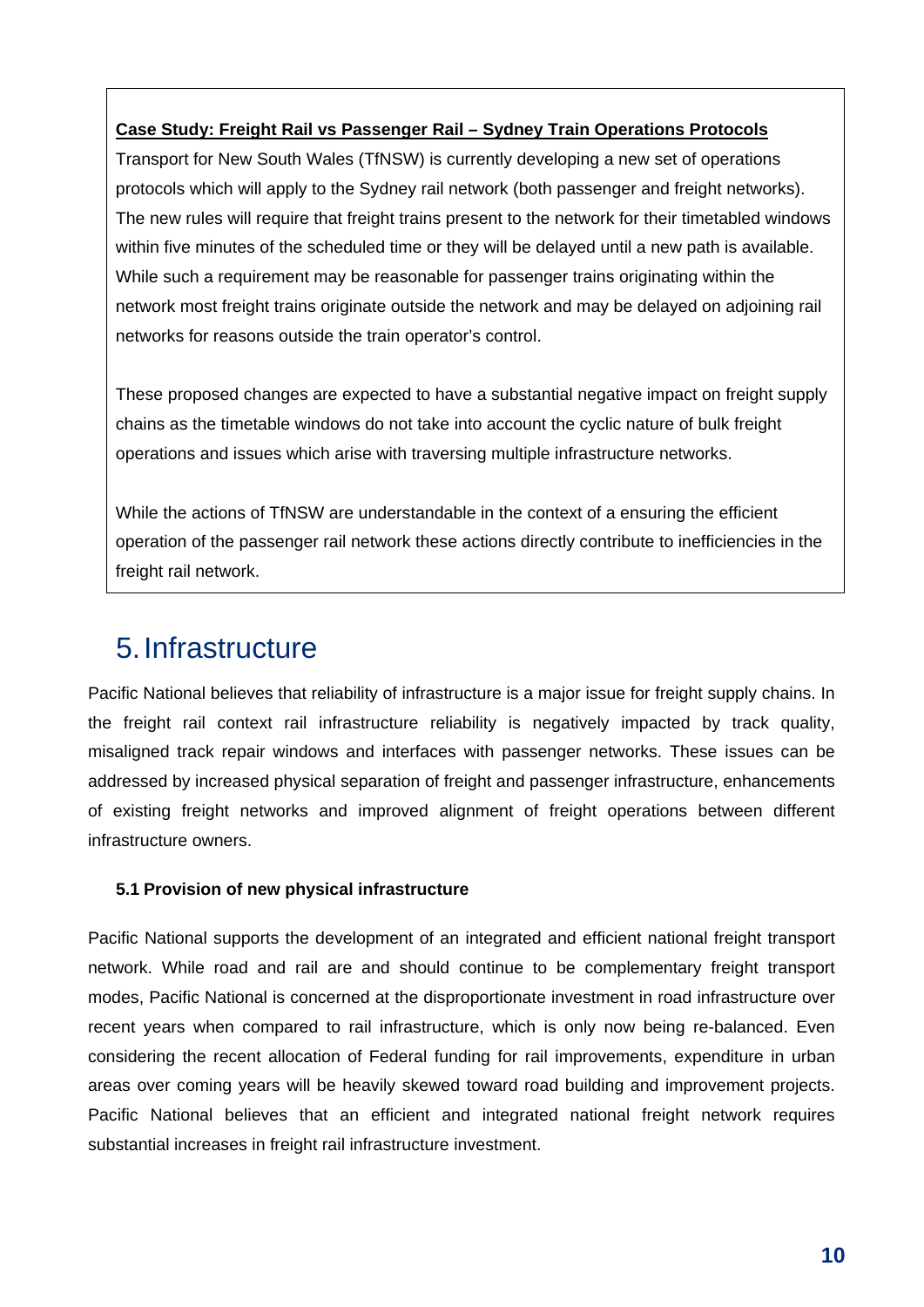There are a number of rail corridors where maintaining and improving the standard of the rail infrastructure is important to ensuring efficient freight supply chains that will in turn support improvements in the international competitiveness of the Australian economy. Any decline in rail infrastructure standards compared to road standards results in a shift from rail to road on important freight corridors and a reduction in the options for freight customers who previously used a combination of rail and road services, with a negative impact on freight operations and innovation. Such investment should be focussed on infrastructure where rail has a particular strength as a key component of a freight supply chain or is a key component of the national freight transport network. Rail has economic advantages in long haul freight movements generally and in shorter haul freight movements where there are either high freight volumes and / or externalities such as road congestion. Thus rail investment should be focussed on:

- Long-haul rail freight corridors for bulk and intermodal supply chains; and
- Shorter haul rail freight corridors with higher volumes and externalities (for example grain supply chains and port shuttles).

Beyond the Inland Rail project, Pacific National believes the Commonwealth Government can play a greater role in building a productive freight rail network by increasing investment in freight rail infrastructure. There are numerous areas where additional investment in freight infrastructure is needed to address inefficiencies and constraints within freight supply chains.

#### *Physical Separation of Freight and Passenger Infrastructure*

Within many of Australia's major population centres freight rail and passenger rail share the same rail infrastructure often to the detriment of both as freight and passenger rail operations negatively impact on each others performance.

Pacific National is seeking that the Strategy provide increased support for the separation of freight and passenger rail functions in urban areas via the construction of dedicated freight and / or passenger lines. Funding announced in the recent Federal Budget for passenger rail enhancements in urban areas is welcome if it can be targeted at the key congestion 'pinch points' in cities where increasing passenger rail requirements are leading to a clear deterioration in freight rail efficiency.

For example in considering the issue freight and passenger separation in Sydney it should be recognised that in Pacific National's experience approximately 70 per cent of intermodal freight rail traffic that uses the Sydney rail network is actually travelling through Sydney. It does not originate or terminate in Sydney.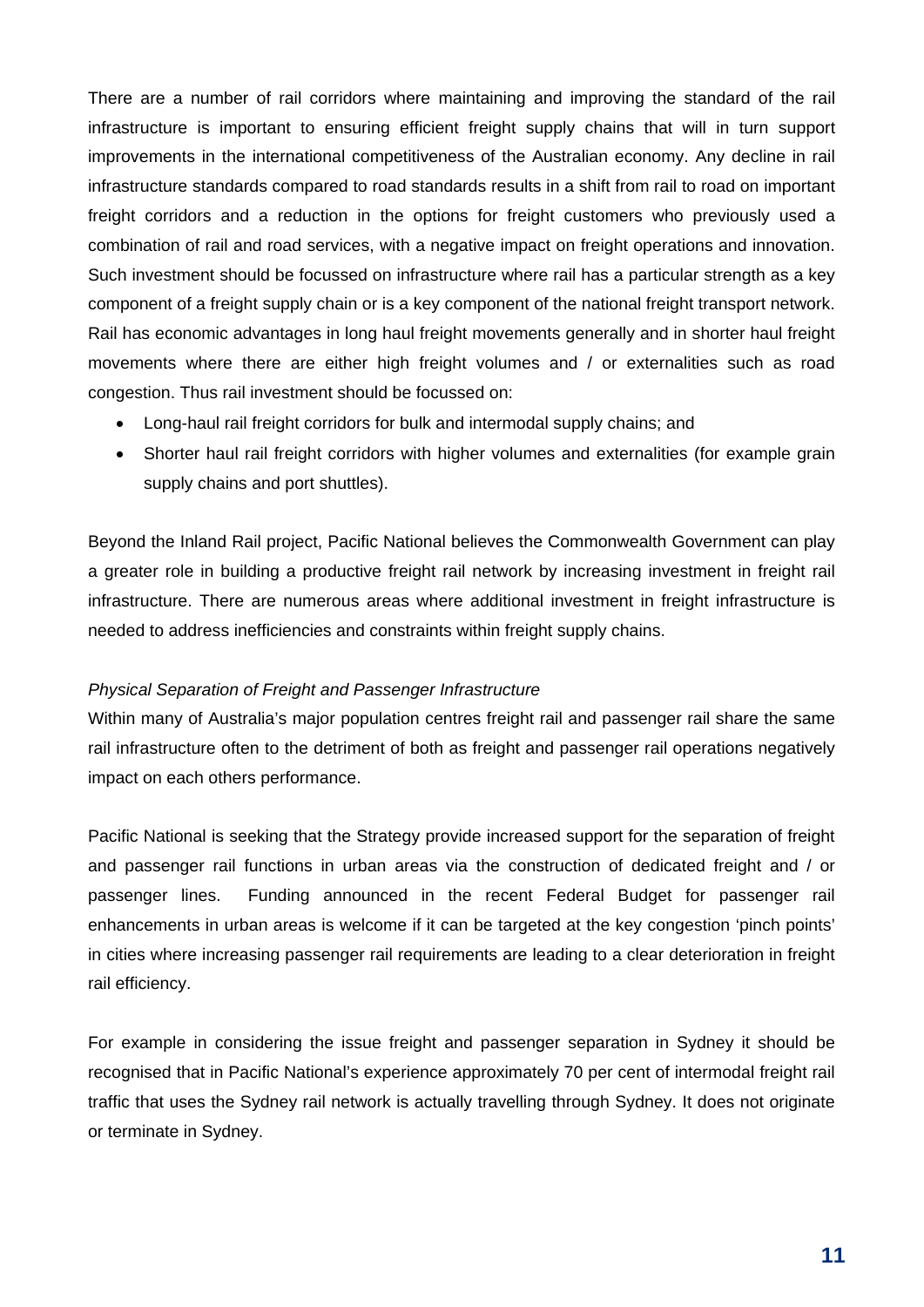#### **Case Study: Western Sydney Freight Line**

The Western Sydney Freight Line is a planned dedicated rail freight line which is planned to link the existing Sydney freight rail network in the vicinity of Sefton to the main Western Sydney line in the vicinity of St Marys<sup>6</sup>. The main Western Sydney line currently takes substantial volumes of freight traffic to Port Botany in the east, Port Kembla in the south and Newcastle in the north. These freight movements are currently restricted by curfews arising from passenger movements. Similarly the freight movements limit the number of passenger paths available in non-peak times.

The construction of the Western Sydney Freight Line will allow freight movements to the east and the south to occur during peak periods and will provide additional passenger paths in nonpeak periods. In an environment where freight movements are expected to increase this separation of infrastructure is a necessary step to ensure that both freight and passenger movements can occur without impacting each other.

Pacific National recognises that road freight and passengers also share the same road infrastructure and believes that there is also merit in separating road freight and road passenger infrastructure in some locations near freight terminals and ports.

#### *Enhancements of Existing Freight Networks*

In many cases the efficiency of existing freight infrastructure can be enhanced by relatively small levels of infrastructure investment which will address bottlenecks and constraints in the freight supply chain.

These bottlenecks are best identified through consultation with freight supply chain users and infrastructure owners. Such consultation would need to be via a national process which quantified the benefits and then funded the benefits with the greatest benefit to a given supply chain of national importance (for example grain). Such a program could be modelled on the NSW Government Fixing Country Roads and Fixing Country Rail programs. Any Commonwealth program should seek to be integrated and complementary to a state program.

**EXECTS**<br>6 Note that a map showing the general location of the line is shown in Infrastructure Australia Corridor protection: Planning and Investing for the Long Term July 2017 page 50.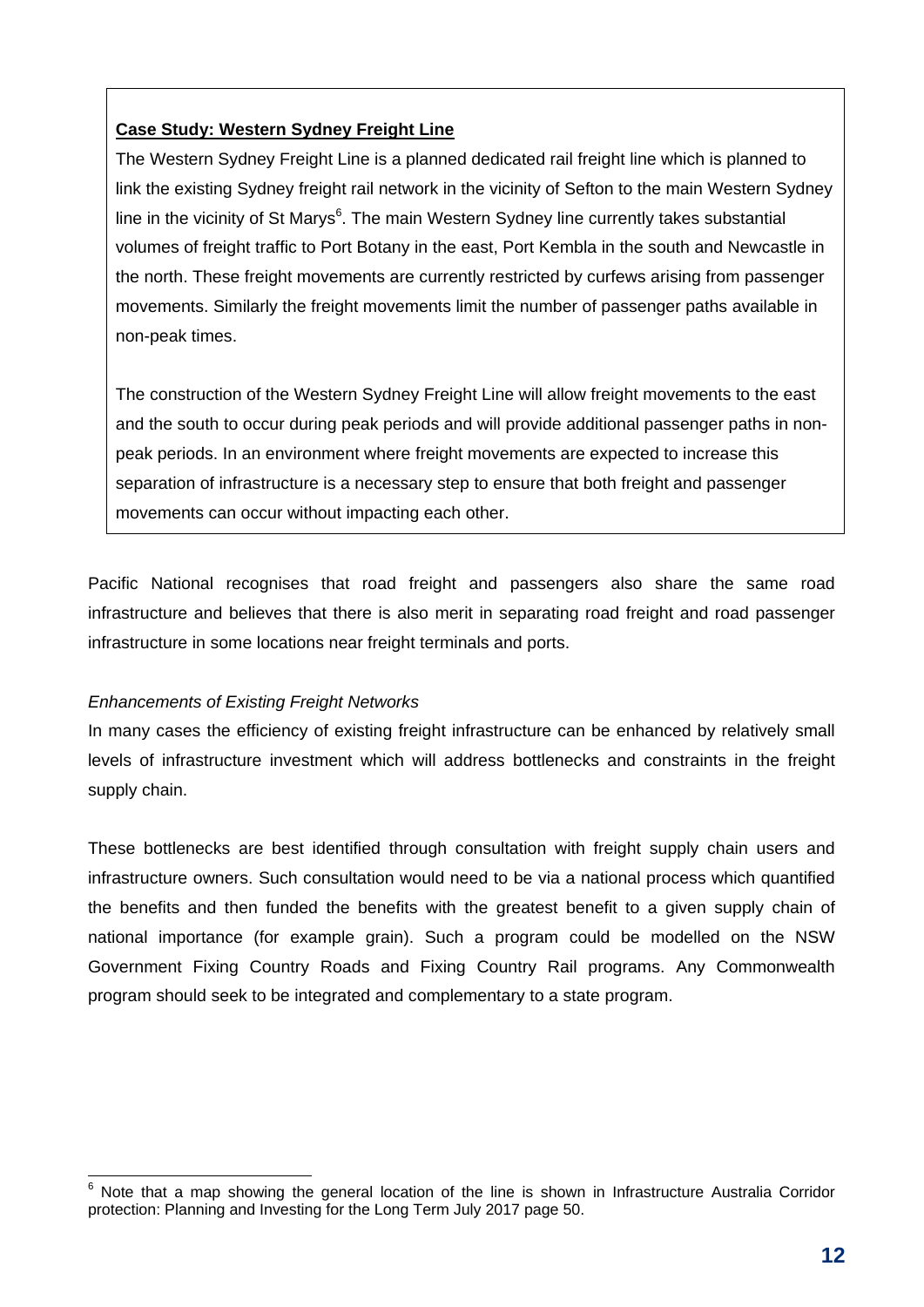#### **Case Study: NSW Fixing Country Rail**

The New South Wales Government has introduced a program to enhance the efficiency of regional rail infrastructure in New South Wales via a process where proponents of regional rail infrastructure projects submit expressions of interest for rail infrastructure funding from a defined fund. These expressions of interest are via template forms and financial models allowing ready comparison between the expressions of interest. These projects can then be prioritised based on the benefits arising from the infrastructure investment sought.

Freight supply chain users and participants drive the submission of the projects, which ensures that the projects being considered are projects which supply chain users and participants believe are most necessary.

In addition to "de-bottlenecking" programs outlined above the Strategy should support a series of engineering studies to identify broader infrastructure network constraints. Similar studies could be undertaken for other freight infrastructure. Following these studies the investments with the greatest cost-benefit should be identified and funded.

For example in rail these studies could focus on:

- Tonne axle load of the track in some regions axle load is particularly problematic. For example the West Moreton coal supply chain in Queensland is restricted by a 15.75 tonne axle load rather than a 25 tonne axle load which would normally be expected as a minimum axle load in an efficient coal supply chain.
- Length of trains which can utilise the track given the passing loop length;
- Constraints on double stacking containers. Any new freight rail infrastructure designed for substantial intermodal usage should allow for the double stacking of containers; and
- Rail to the port as outlined in section 4.1 above the lack of rail infrastructure at Australian ports often leads to double handling of rail freight, adding a substantial level of additional costs to some freight supply. This requires investment in rail infrastructure at the port if it is to be adequately addressed and
- Gauge change changes from broad gauge rail to standard gauge rail should be assessed where freight supply chains would benefit. Such a gauge change process is currently occurring in the Victorian Murray Basin region. Pacific National supports this process and believes that the outcome of this process will assist in informing assessments of the gauge conversion of other sections of broad gauge track in the future. Shifting to a single gauge assists in increasing the efficiency in rolling stock utilisation and removes gauge transfer activities and thus adds to supply chain efficiency.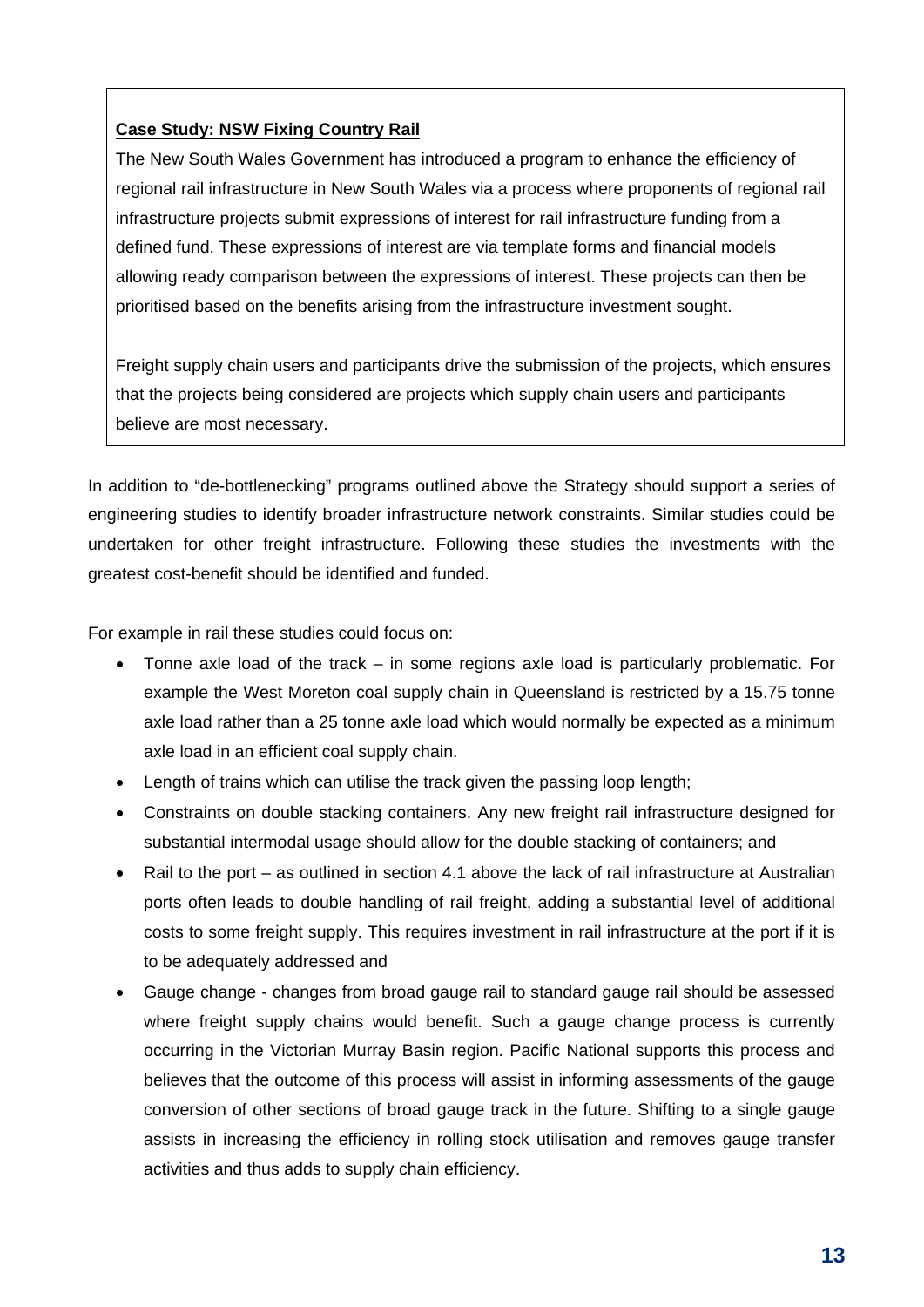#### *Inland Rail*

Pacific National strongly supports the recently announced Melbourne to Brisbane Inland Rail project as it will substantially enhances Australia's freight infrastructure capability and provide capacity to serve the east coast freight market for the next fifty years. This rail line will enhance freight productivity and provide an improved supply chain for new and existing export producers, particularly in regional Australia.

However, Pacific National urges government to provide certainty to the freight sector through swift resolution of outstanding matters including the finalisation of the route, inter-governmental agreements, financing arrangements, the construction timetable and expected access prices, particularly on the section of the network to be delivered under a PPP.

Pacific National strongly believes that the Inland Rail project will only reach its potential is if key transport infrastructure policy settings are changed. The main policy to be changed is heavy vehicle road infrastructure pricing which is addressed in section 4.1 above. The operational success of Inland Rail will depend on price signals which shift long-haul freight from road to rail, and road pricing will be a key policy element in this regard.

The Inland Rail project will impact on adjoining road and rail infrastructure and this will require complementary investment in this infrastructure in order to fully realise the benefits of Inland Rail.

In addition there needs to be a coordinated approach to the development of freight terminals that will service the Inland Rail route. While the private sector will develop and operate terminals, the interface with government policy and planning at a state and Federal level will be critical to the overall success of the project. For example, in Melbourne there must be careful consideration of the interface between the current Port, any proposed port rail shuttle, the potential second Port location, the proposed intermodal freight terminals and the terminus of the Inland Rail project. This requires concerted coordination between the industry and the federal and state governments.

#### *Freight Terminal Investment*

In addition to freight network infrastructure investment the Strategy needs to address issues with freight terminals such as port terminals and intermodal terminals. There are numerous issues to be addressed including:

- Urban encroachment on terminals, which is addressed in more detail in section 5.3 below;
- Clearer strategy for port rail and terminal interfaces at the ports of Sydney, Brisbane and Melbourne. In particular the Inland Rail project will require rail – port interfaces in Brisbane and Melbourne to be clarified.
- Increased co-ordination between Commonwealth, state and local government and private sector operators in relation to terminal development. Many terminals are developed by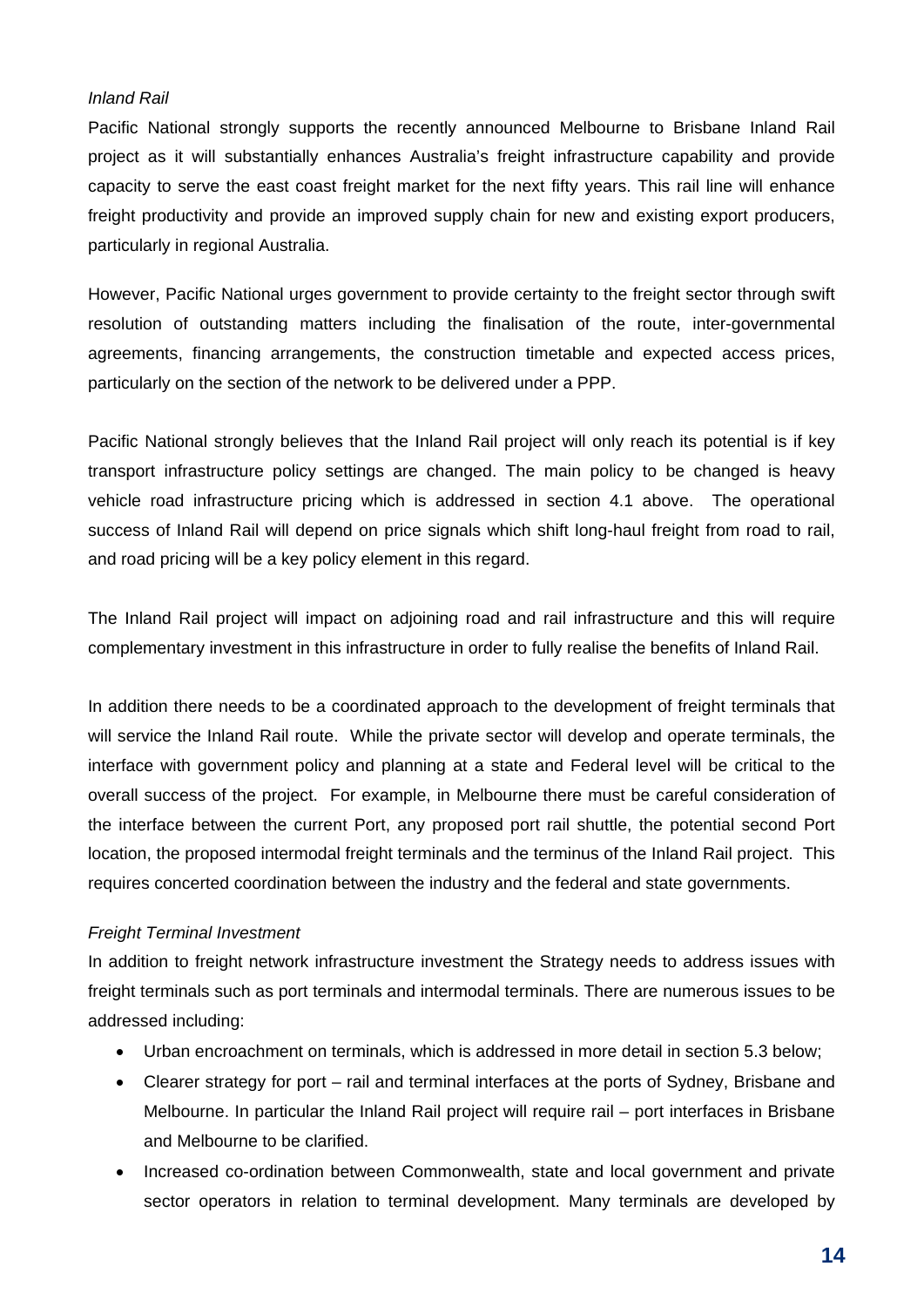private sector operators. These private sector developers require certainty of future infrastructure investment and certainty of future urban planning outcomes prior to terminal investment.

 Increased co-ordination of infrastructure investment and terminal development is needed to ensure that the capacity of terminals and connecting infrastructure is aligned. The interface and integration of multiple terminals with other parts of supply chain needs to be coordinated.

#### **Case Study: Port of Melbourne Rail access**

The Port of Melbourne has commenced a process to consider improved rail access where this access is expected to minimise costs and improve productivity along supply chains. In considering these issues numerous operating issues need to be considered including scheduling of port services through the urban rail network, prioritisation of services to the port and alignment of the port operations with Melbourne, regional and interstate rail infrastructure and the constraints of this infrastructure. This demonstrates that in considering issues of rail to the port the issue is a whole of supply chain issue requiring consideration of rail infrastructure and operations 'upstream' of the port.

#### **5.2 Operational settings applying to existing and new infrastructure**

The Strategy should include clear policies which co-ordinate and integrate freight supply chains and provide policy and regulatory certainty and consistency. As outlined in section 4.1 the main area where policy consistency is needed is consistent pricing approaches for road and rail freight infrastructure. Other areas where improved provide policy and regulatory certainty and consistency are needed are:

 Alignment of infrastructure and freight regulation between the states and between the states and the Commonwealth. For example as outlined in Attachment 2 there are numerous approaches to freight rail access and regulation in Australia. Pacific National strongly supports a move towards a single national approach to rail regulation for national freight supply chains, including aligning freight rail access regulation and legislation. For example Pacific national requires over 120 different permits to move an intermodal freight train from Sydney to Perth. Increased alignment and standardisation between access regimes and operational processes will reduce this administrative burden.

A single national approach is being achieved in rail safety and Pacific National believes that a similar approach can be used for access and pricing regulation which impact on freight supply chains which use rail.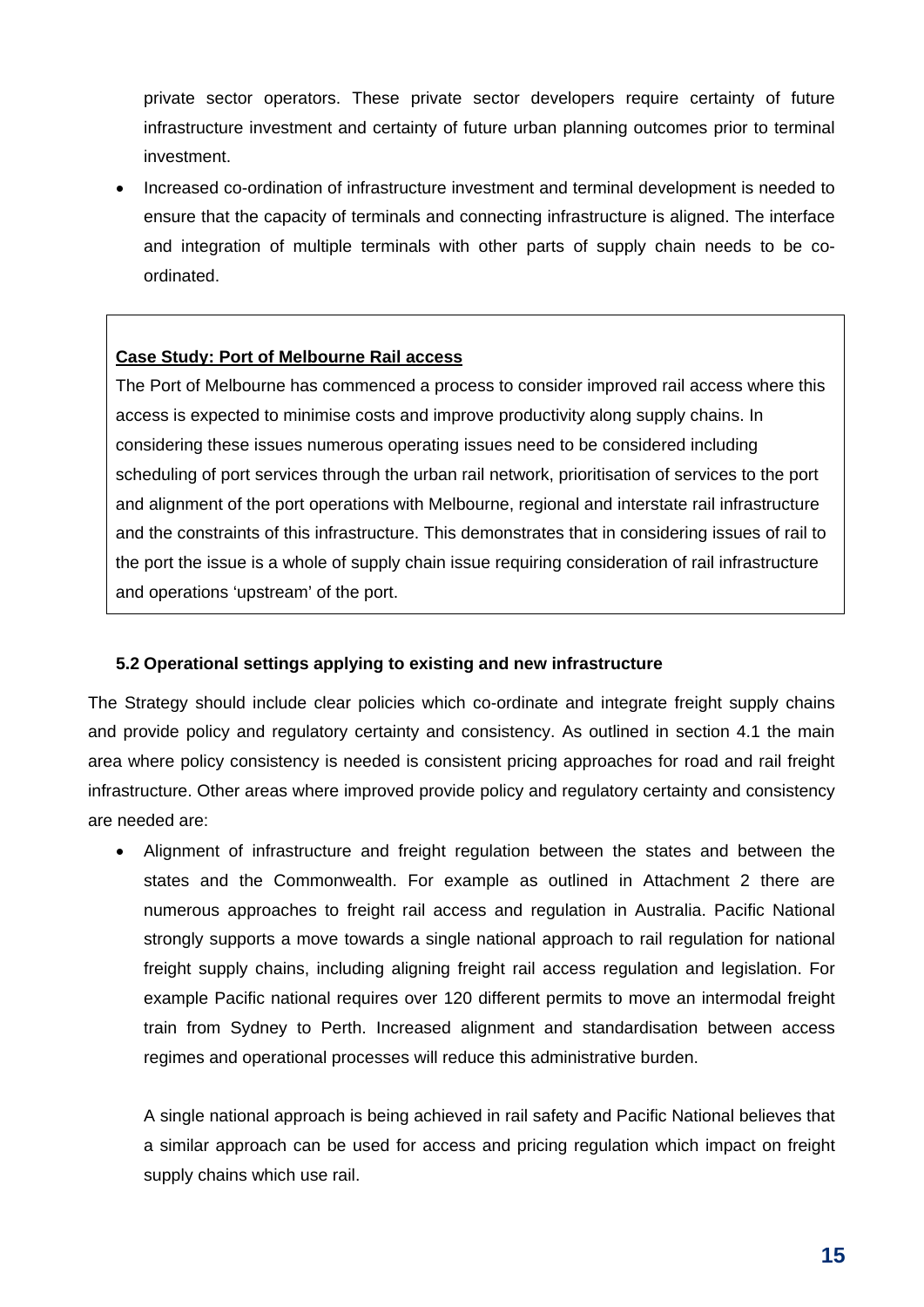#### **Case Study: National Approach to Rail Safety**

In 2011 Australian Governments agreed to establish a national uniform system of rail safety regulation and investigation and a single national rail safety regulator (Office of the National Rail Safety Regulator) under a single Act (Rail Safety National Law). This approach replaced the approach of each state having its own system of rail safety regulation and rail safety regulator. Given the national footprint of the freight rail network the introduction of a national approach to rail safety has increased certainty and introduced opportunities for improved systems and processes.

This consistent national approach in rail safety regulation contributes to ongoing efficiency improvements in freight supply chains and Pacific National believes that a similar approach should be used in other areas of rail regulation where different regulatory approaches exist between the states.

 Alignment of freight operations between different infrastructure owners and modes. The Strategy should act to promote and facilitate single national approaches to freight supply chain processes such as container tracking and train ordering. Standardising processes and IT will contribute to efficiency at a relatively low cost. Pacific National believes that the freight supply chain co-ordination body proposed in section 2 this submission would be suited to standardising these processes.

In addition, freight infrastructure maintenance and repair windows (particularly in rail) should be aligned across different infrastructure providers to minimise the impact on freight supply chains. These maintenance and repair windows have a disproportionate impact on supply chains and a misalignment of maintenance and repair windows further compounds this impact.

#### **Case Study: DTPOS**

Between 2013 and 2015 Sydney Trains and John Holland Rail, which operate rail infrastructure in New South Wales, implemented Daily Train Path Ordering System (DTPOS), which automated train path ordering, aligned train path ordering between the two networks and removed manual processes. Following the success of the implementation of DTPOS in New South Wales, the DTPOS system is being implemented by ARTC in 2017. This standardisation of processes between freight rail infrastructure providers contributes to efficiency improvements in freight supply chains. Pacific National believes that the Strategy should encourage further alignment of systems and processes between freight rail infrastructure providers to allow readily available efficiencies to be realised.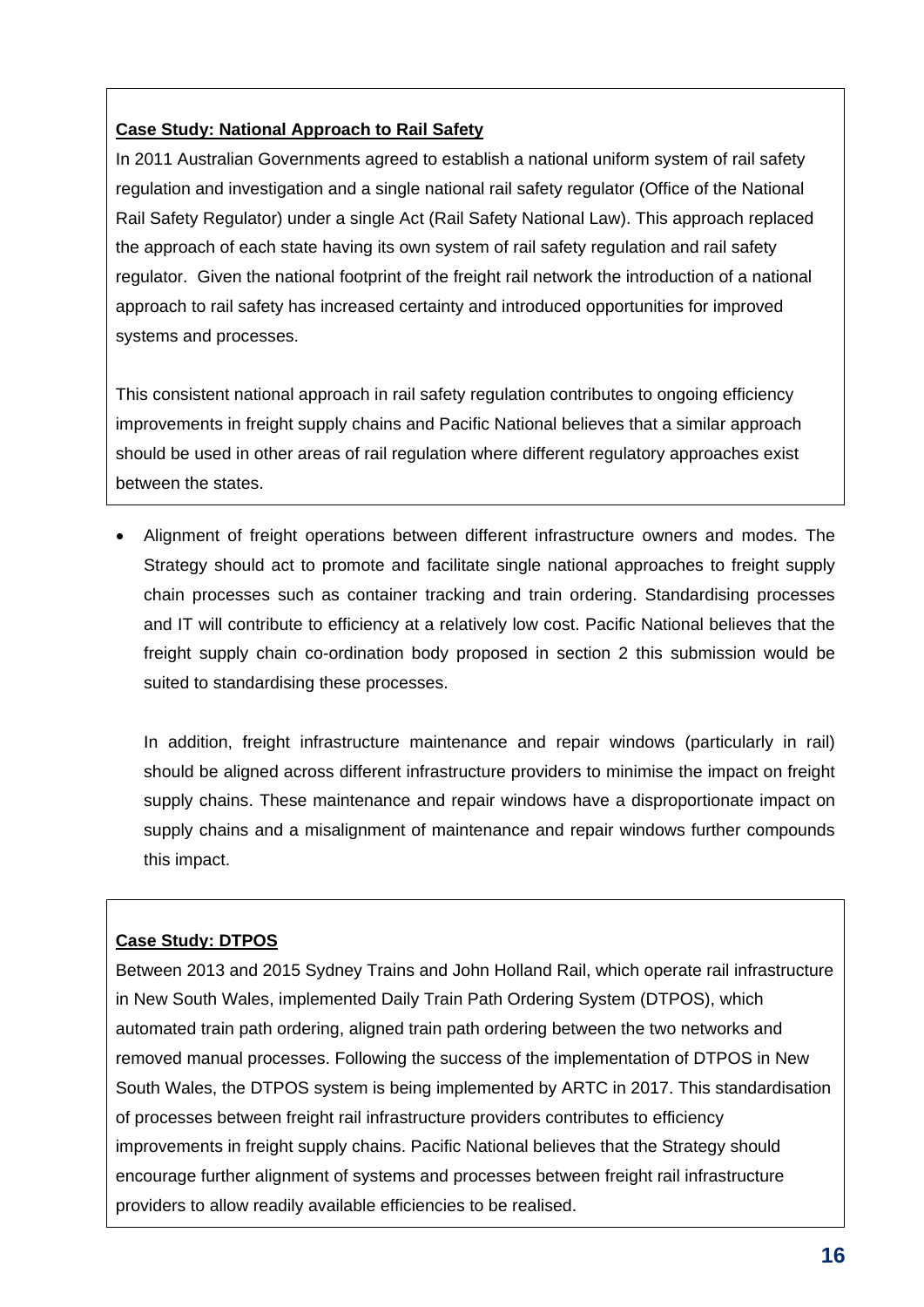In addition to the areas identified above Pacific National believes that the Strategy should consider development of platforms to transfer non proprietary information and the development of supply chain co-ordinating bodies to schedule freight movements according a set of agreed guidelines in order to improve the flow of freight from one end of a freight chain to another. Such a supply chain co-ordinating body is likely to be most beneficial in supply chains with a limited number of participants and / or which occur within a defined region. (Such a body could be modelled on the Hunter Valley Coal Chain Co-Ordinator).

More broadly Pacific National believes that the freight supply chain co-ordination body proposed in section 2 this submission would be suited to facilitating the transfer of information and facilitating the establishment of supply chain bodies for specific supply chains. Information transfer, coordination and consistency are likely to become increasingly critical given the technological changes expected to impact supply chains in the medium term.

#### **5.3 Regulatory settings applying to existing and new infrastructure**

There are numerous issues impacting on the efficient utilisation of new and existing infrastructure including those outlined below. These issues are in addition to the reform of heavy vehicle road infrastructure pricing which is addressed in section 4.1 above.

#### *Urban Encroachment on Freight Precincts*

An efficient freight supply chain needs to be able to operate for 24 hours a day, seven days a week so that freight movement is able to occur at all times and operators can take advantage of reduced road and rail congestion. However, freight precincts such as ports and rail yards are increasingly being subject to residential urban encroachment resulting in increased community complaints regarding freight activities. Thus urban encroachment places restrictions on freight supply chain operations.

Urban encroachment is a joint responsibility of federal, state, territory and local governments and Pacific National seeks that the Strategy provides a co-ordinating framework to these three levels of government to allow the issue of urban encroachment to be addressed in order to ensure that urban planning processes recognise freight as a priority, provide sufficient land for freight activities and provide adequate separation between freight and residential land use. Improved planning frameworks and practices are needed to ensure urban encroachment issues do not continue to impact of freight supply chain efficiency.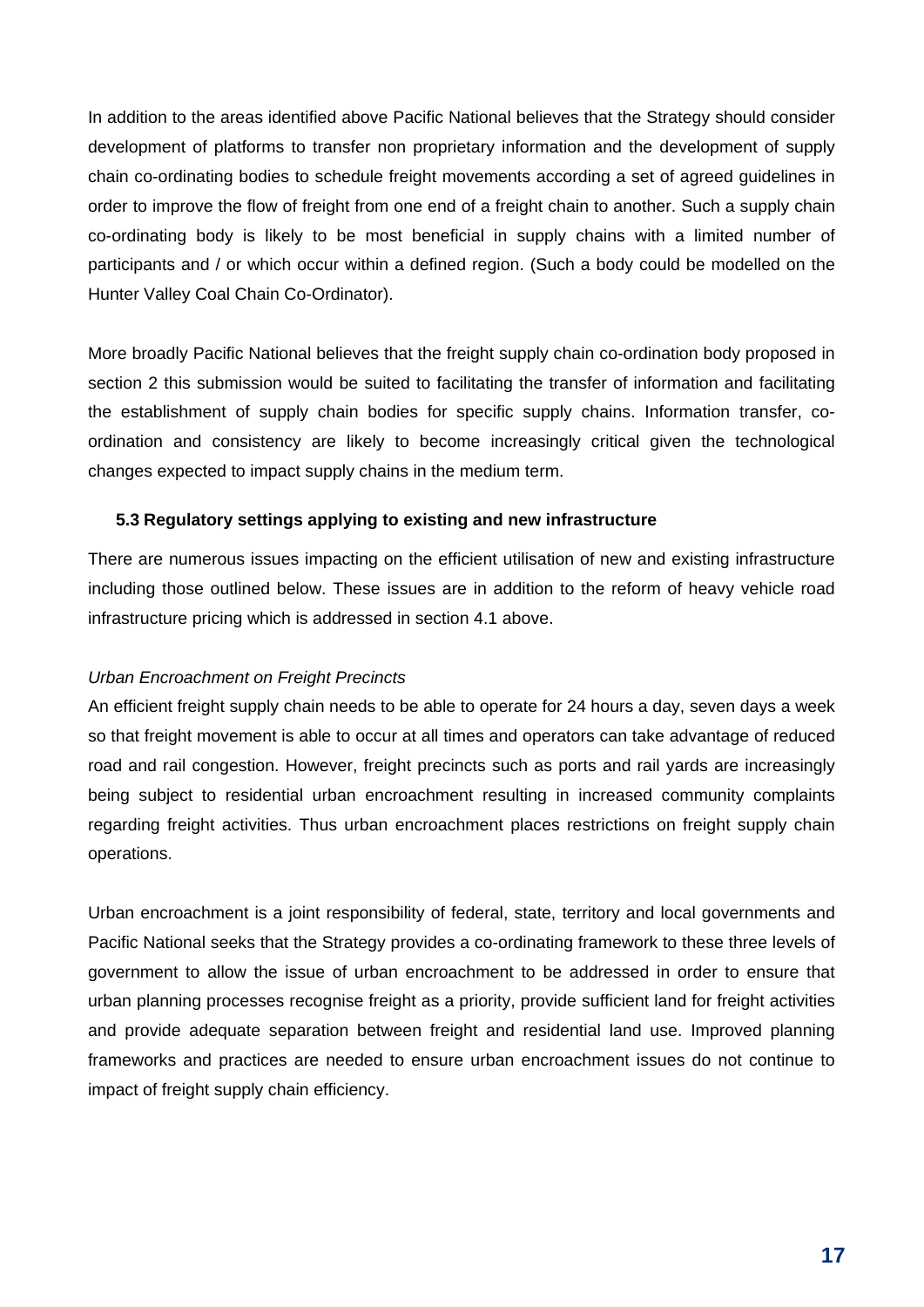#### **Case Study: Spotswood Maintenance Facility**

Pacific National utilises a rolling stock maintenance centre at Spotswood in Melbourne which provides engineering maintenance services 24 hours a day. The centre has been in operation for many decades. These maintenance activities generate noise emissions. Recent residential development near the maintenance facility has resulted in noise complaints and may restrict rail maintenance activities on the site and limit the lifespan of the facility.

#### *Corridor protection*

The Strategy discussion paper notes that freight corridor protection is vital for ensuring ongoing efficient freight supply chains. Further to this issue Infrastructure Australia's July 2017 report, "Corridor Protection – Planning and Investing for the Long Term" found that Australian governments could save \$10.8 billion in land purchases and construction costs with adequate corridor protection. Examples highlighted in this Infrastructure Australia report include a future freight rail line in Western Sydney and a future freight rail connection to the Port of Brisbane. Pacific National encourages the Strategy to adopt Infrastructure Australia's recommendation for a national corridor protection framework.

Corridor protection is a joint responsibility of federal, state, territory and local governments and Pacific National seeks that the Strategy provides a co-ordinating framework to these three levels of government to allow the issue of corridor protection to be addressed.

# 6. Technology

Pacific National strongly believes that the efficiency and success of Australia's freight supply chains will be highly dependent on emerging technological trends. As a nation, we must recognise future technology as a key enabler of our freight and supply chain goals and ensure governments and industry work together to harness and leverage the opportunities presented by this technology.

Information transfer, co-ordination and consistency are likely to become increasingly critical given the technological changes expected to impact supply chains in the medium term. Given this Pacific National believes that the freight supply chain co-ordination body proposed in section 2 this submission should be used to ensure information transfer and consistency across technological solutions.

However prior to leveraging opportunities presented by new technology there are several issues with current technology in freight rail that need to be addressed: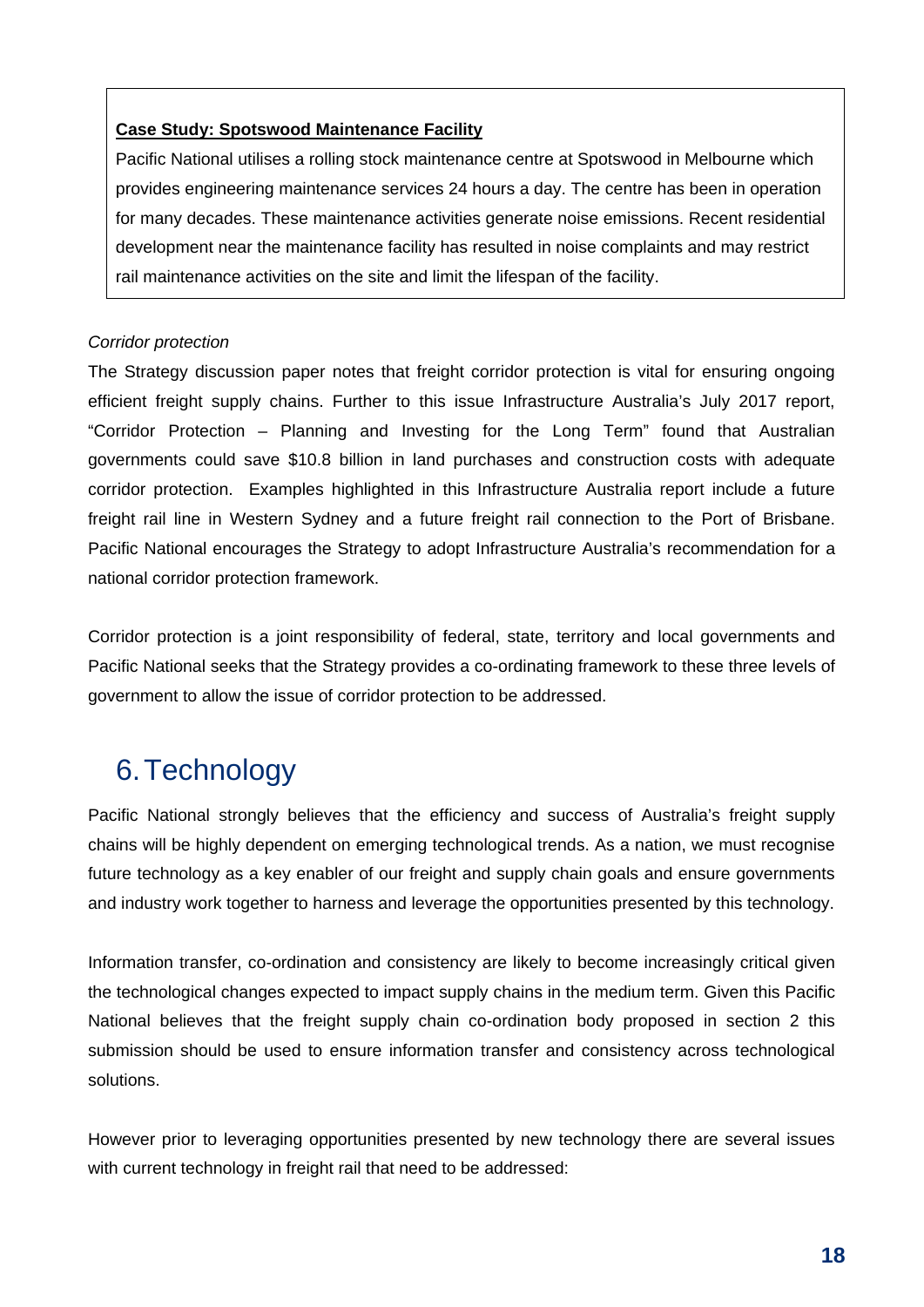- Radio blackspots there is not full radio coverage over the Australian freight rail network. This matter should be addressed and would seem to be a prerequisite for the introduction of more technologically advanced forms of train management; and
- Multiple radio and pathing systems different rail infrastructure providers have different IT approaches to radio software and hardware and train pathing. These should become aligned prior to the introduction of more advanced forms of train management

Future technological trends which will impact on freight supply chains include:

- Driverless road freight vehicles Pacific National believes that in the medium term such vehicles are likely to be introduced into some Australian freight supply chains:
- Driverless rail freight Pacific National believes that driverless trains are likely to be introduced into some Australian freight supply chains in the medium term although implementation may be impacted by issues such as the suitability of current transport infrastructure, rolling stock and regulatory frameworks for testing. (In relation to the latter issue pacific National notes that while a regulatory framework is being established for testing automated road vehicles by late 2017<sup>7</sup> there is no similar framework that has been developed for the rail sector).
- Other rail freight technology improvements Even if trains continue to have drivers it is very likely that improved rail technology will impact on supply chains. This improved technology is likely to include:
	- o "in-cab" signalling where trackside rail signals are removed (saving investment in signal construction and maintenance) and signalling occurs on a screen within the train cab;
	- o Single driver only operations;
	- o Automatic Train Management System (ATMS) and European Train Control System (ETCS) projects which will act to better manage trains and facilitate driver only and driverless trains. Pacific National has concerns that different track providers are developing different train management systems and is seeking that the Strategy ensures that either a single system is ultimately adopted or, in the event that multiple systems are adopted such systems are compatible; and
	- o Driverless road vehicles accessing freight rail terminals.
- Improved efficiency motive power– for example the recovery of power from regenerative braking in both road and rail vehicles;
- Alternative fuel engines with possible consequent reductions in emissions in both road and rail vehicles;
- Improved tracking of freight; and

 7 National Transport Commission and Austroads "Guidelines for Trial of Automated Vehicles" 2017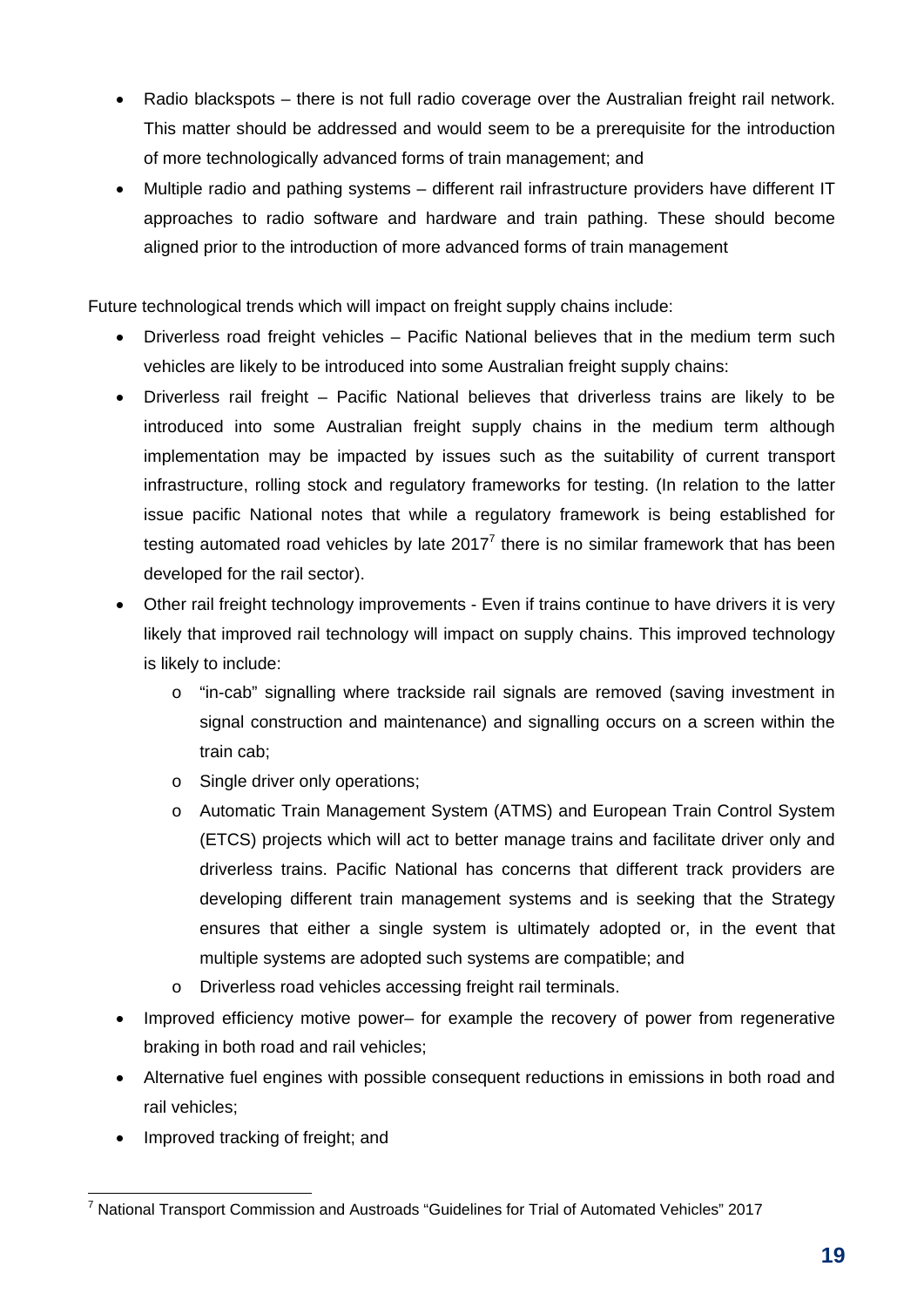• Increasingly large data sets which can be analysed to better understand the bottlenecks and cost drivers in freight supply chains.

There is considerable uncertainty about what technological change might mean for the competitiveness of road and rail; however these technological trends are likely to have significant productivity benefits. While these trends will have significant benefits they will require co-ordination across supply chains and industries. The nature of the technological changes may be such that all participants in a supply chain will need to move to the improved technology within a similar time frame.

The Strategy should establish frameworks to facilitate this co-ordination. In particular the freight industry would be seeking that:

- Governments facilitate and / or ease regulations to allow trials of new technologies to be undertaken;
- Facilitate a consistent national approach for rail industry standards and national regulation so that any innovation can be applied across the nation rather than just in one state; and
- Support and facilitate a single national approach to areas of innovation which require extensive co-ordination such as automated signalling and automated train control.

Pacific National believes that the freight supply chain co-ordination body proposed in section 2 this submission should be used to ensure these matters above are addressed. Pacific National believes that the rail industry could adopt advanced technology more quickly if consistent national standards and approaches are established, and potentially some targeted investment in innovation is undertaken via pilot programs.

# 7. Other Matters

#### *Freight Performance Measurement*

The Strategy discussion paper sought input on:

- The need for a freight performance framework and performance measurement. Pacific National believes that before freight performance can be measured the Strategy must clearly articulate the Government's objectives in relation to freight. Any performance measurement framework and performance indicators should then seek to measure performance against this objective; and
- The international competitiveness of Australian freight systems. Pacific National believes that assessing the international competitiveness of Australian freight systems is problematic due to the difficulty of finding suitable comparators.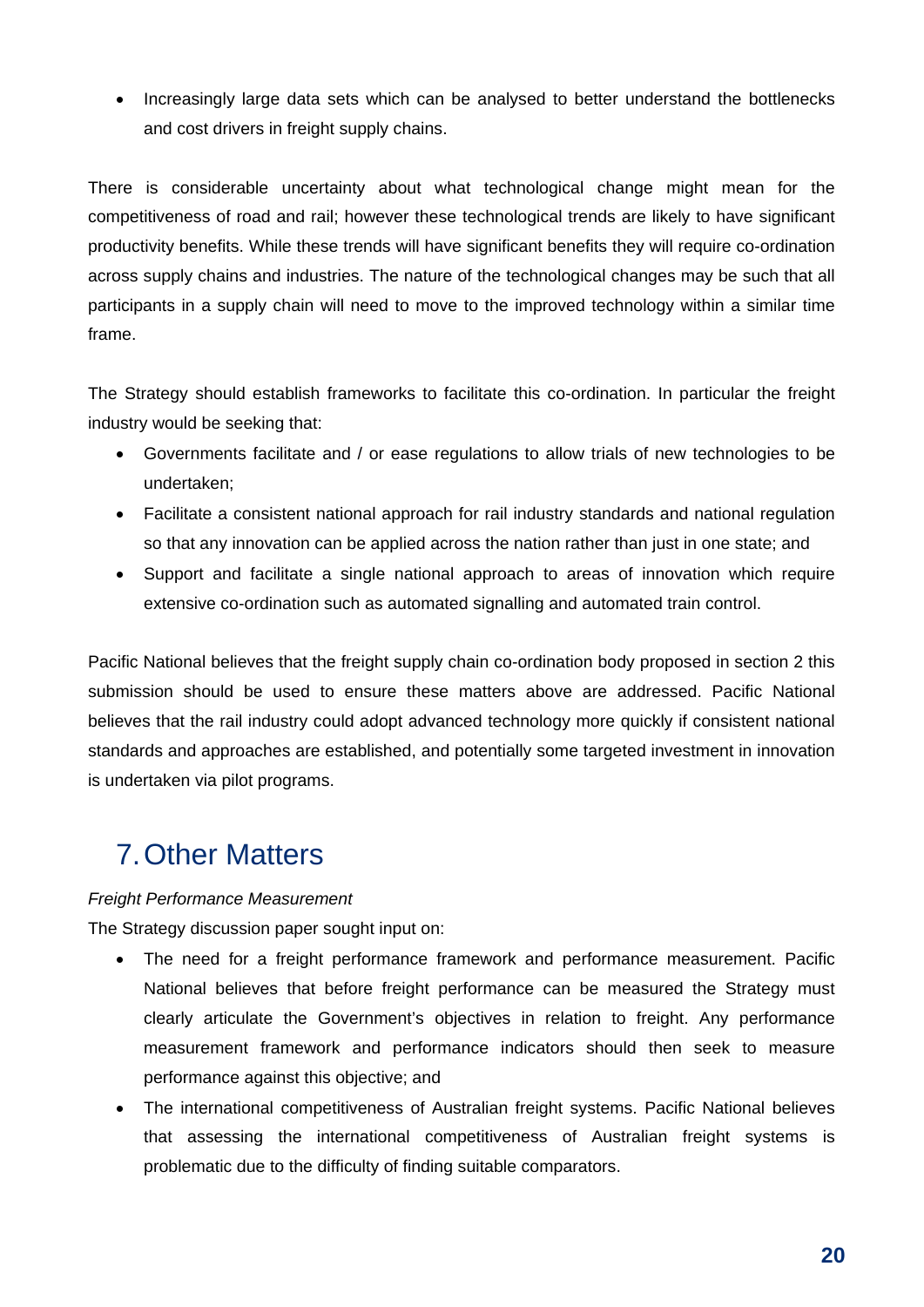Overall Pacific National believes that the Government's clear objectives for the freight supply chains need to be clarified before they can be measured and compared to other freight supply chains. In considering these objectives Pacific National believes that they should include modally neutral approaches to freight infrastructure regulation.

# 8. Conclusion

Pacific National supports the need for the Strategy but has concerns that there is a lack of clarity regarding the Government's objectives in relation to freight supply chains and seeks that these objectives be clarified in the course of this consultation process.

One of Pacific National's main concerns with current freight strategy is freight strategies are often state based whereas supply chains cross state borders. Pacific National seeks that the Strategy acts to facilitate an integrated national approach to freight supply chain reform.

More specifically Pacific National seeks that the Strategy addresses the following issues in order to enhance freight supply chain efficiency and effectiveness:

- Regulation applying to transport infrastructure must be modally neutral, in particular road and rail infrastructure should be regulated and prices in a consistent manner;
- New infrastructure should be provided an existing infrastructure should be upgraded, in particular passenger and freight infrastructure should be separated where possible;
- Issues of corridor preservation and urban encroachment must be addressed;
- Changes in technology should be facilitated; and
- Develop a freight supply chain co-ordination body which acts to co-ordinate and integrate the removal of bottlenecks and ensure consistency across states, transport modes and supply chains. Such consistency is likely to become increasingly critical given the technological changes expected to impact supply chains in the medium term.

Pacific National is committed to engaging with governments, industry and stakeholders to enable the policy issues above to be addressed. In particular Pacific National would welcome continued involvement in a freight supply policy processes which act to co-ordinate and integrate the removal of bottlenecks and ensure consistency across states, transport modes and supply chains.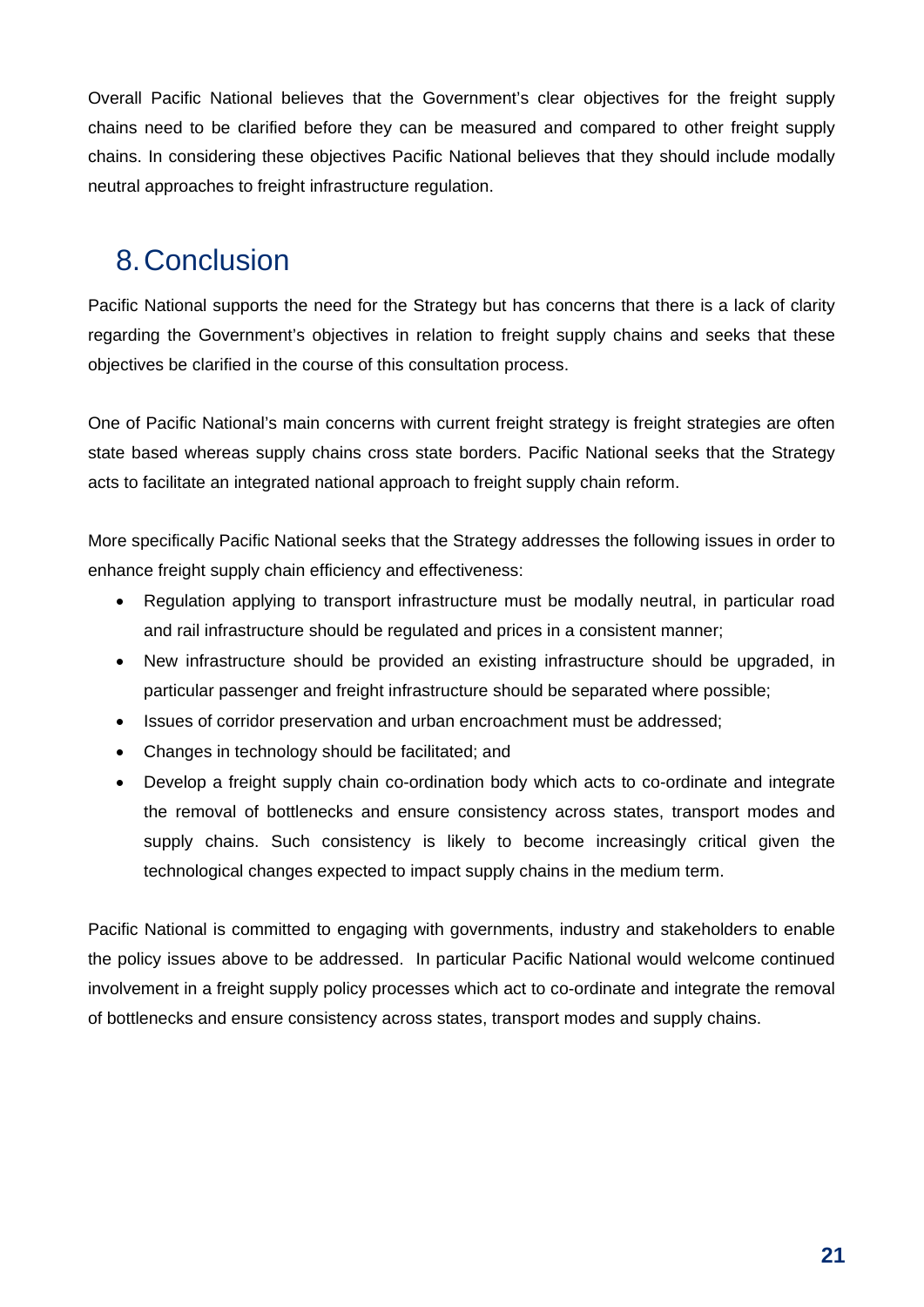# Attachment 1 – Freight Supply Chains in which Pacific National plays a Key Role

#### **Coal**

Pacific National transports coal by rail in several coal supply chains across Australia including:

- The central Queensland supply chain where Pacific National transports coal from the Bowen Basin coalfields to export coal terminals at Gladstone, Dalrymple Bay and Abbot Point, and to domestic users.
- The Hunter Valley coal supply chain where Pacific National transports coal from the Hunter Valley and Gunnedah Basin coalfields to export coal terminals at Newcastle and to domestic users (including power stations and steel works in the Illawarra region).
- The New South Wales Western coalfields supply chain where Pacific National transports coal from the Western coalfields to export coal terminals at Newcastle and Port Kembla and domestic users.
- The New South Wales Southern coalfields supply chain where Pacific National transports coal from the Southern coalfields to the export coal terminal at Port Kembla and domestic users.

#### **Other Mineral products**

Pacific National transports other mineral products in several supply chains across Australia including:

- Copper concentrate supply chains including Mt Isa to Townsville and western New South Wales to Port Kembla and Newcastle
- Lead and zinc supply chains including western New South Wales to Newcastle and Port Pirie
- Mineral sands supply chains in regional Victoria
- Iron ore from eastern Western Australia to Perth

#### **Steel**

Pacific National transports steel products in several supply chains across Australia including taking steel products to and from steel production and processing centres in Whyalla, Port Kembla and Westernport and taking steel products from these production centres to distribution centres in major cities.

#### **Construction products**

Pacific National transports construction products in several supply chains across Australia including: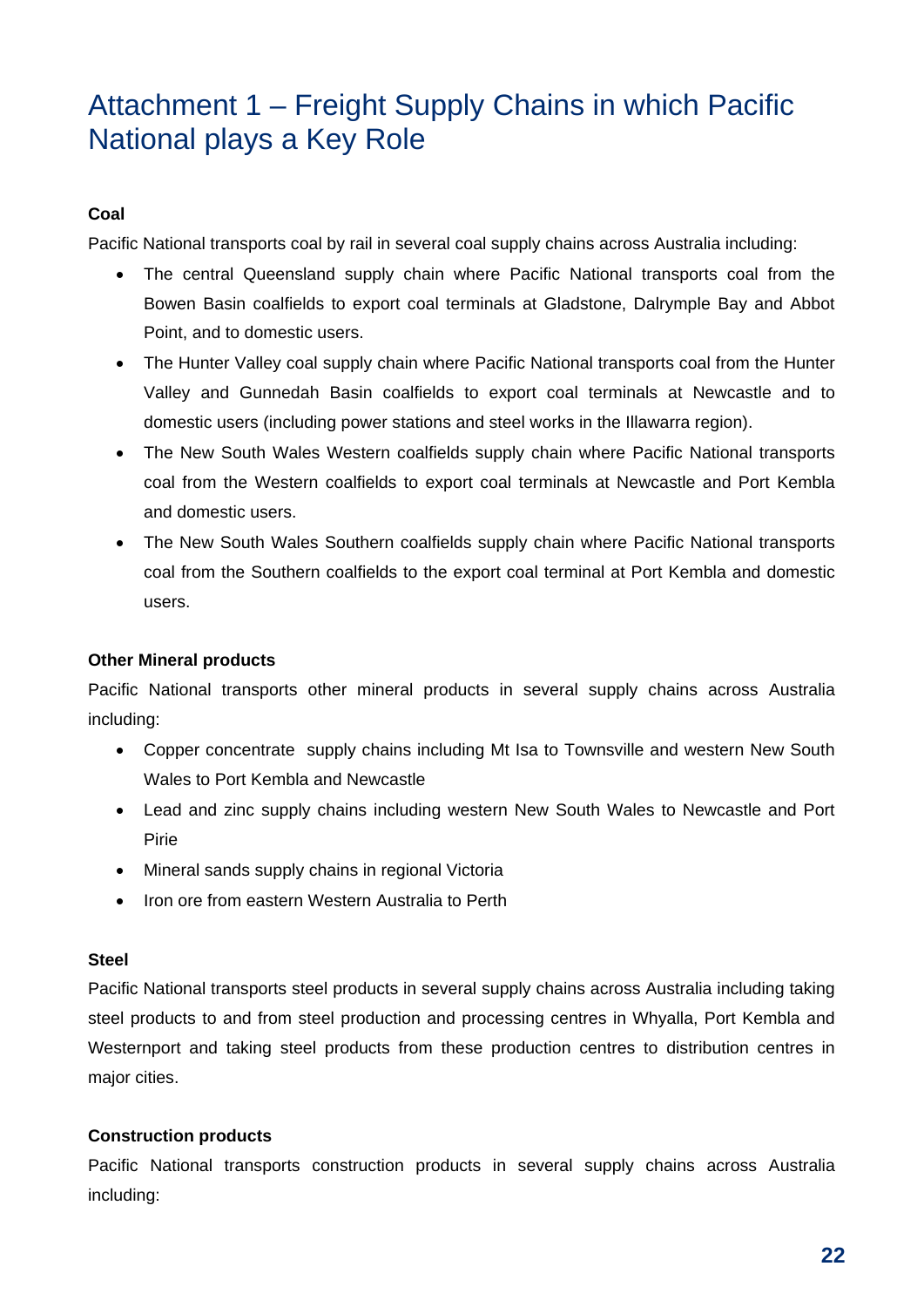- Cement supply chains along the Queensland coast and from southern New South Wales to sites in Sydney and the New South wales coast;
- Limestone supply chains within southern New South Wales;
- Aggregate supply chains from the southern New South Wales to Sydney; and
- Trains for specific construction projects (for example railway maintenance or pipeline construction).

#### **Waste**

Pacific National transports waste products in a waste disposal chain from Sydney to regional New South Wales. Given the increasing growth in Australia's population and the lack of available landfill sites near major cities waste disposal chains are likely to become more important in the future.

#### **Grain**

Pacific National transports grain by rail in several grain supply chains across Australia including:

- New South Wales grain supply chain taking grain from sites in regional New South Wales to export terminals and to domestic users;
- Victorian grain supply chain taking grain from sites in regional Victoria and southern New South Wales to export terminals and to domestic users;

#### **Containerised products**

Pacific National transports intermodal containers between various population centres including:

- Interstate container movements between all the Australian mainland state's capital cities (i.e. Brisbane, Sydney, Melbourne, Adelaide and Perth)
- Intrastate container movements including movements between state capitals and ports and regional cities and locations within the state.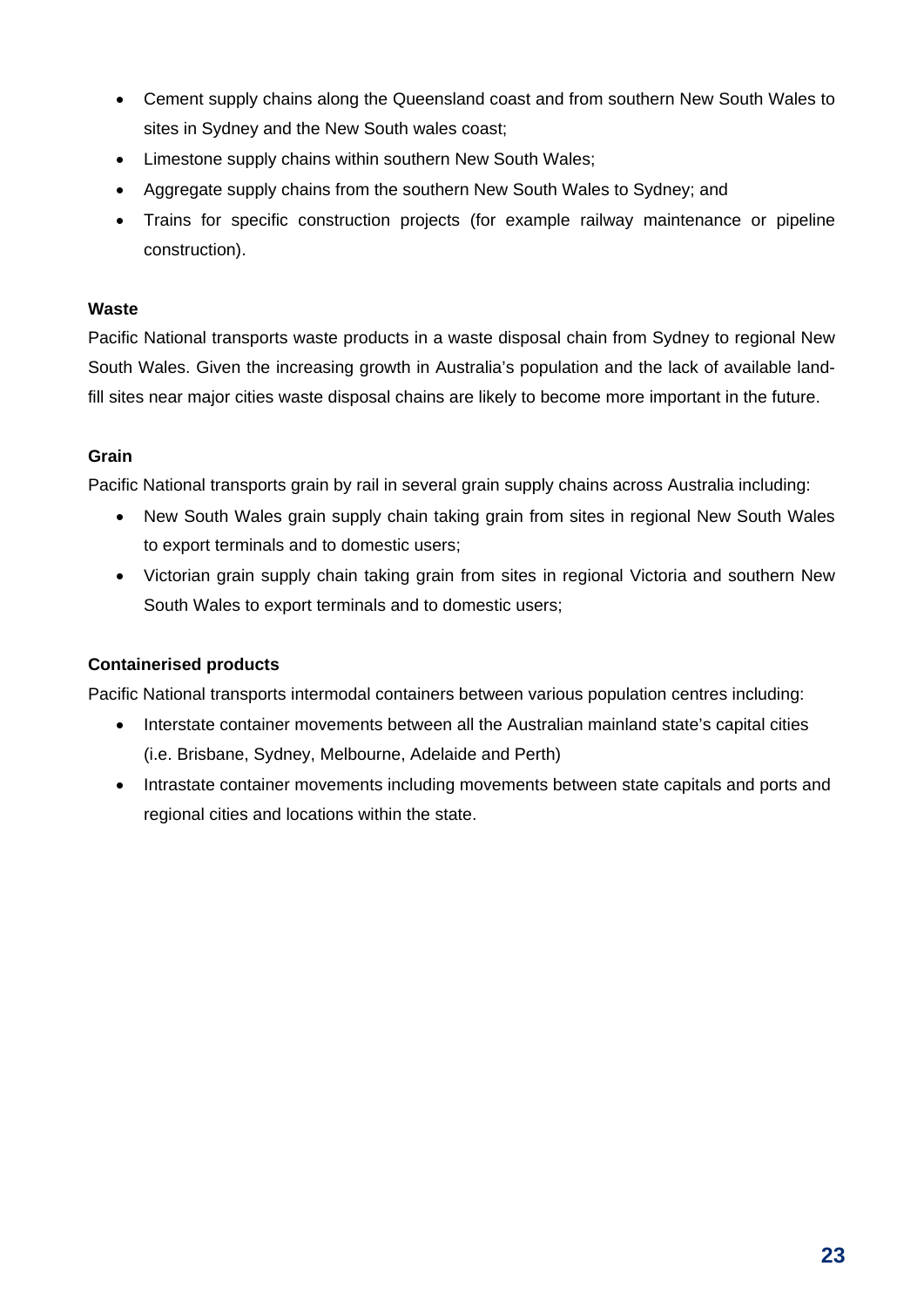# Attachment 2 – Australian Rail Access Regimes

The table below outlines the differing approaches to rail access regulation and price determination in Australia.

| <b>Network</b>             | <b>Service Provider</b> | Regime                           | <b>Regulator</b> |
|----------------------------|-------------------------|----------------------------------|------------------|
| <b>Brisbane</b>            | Queensland Rail         | State based regime using         | <b>QCA</b>       |
| Metropolitan and           |                         | <b>Access Undertaking with</b>   |                  |
| <b>Qld Regional</b>        |                         | regulated contract but           |                  |
| <b>Network</b>             |                         | unregulated price <sup>1</sup> . |                  |
| <b>Qld Coal Network</b>    | Aurizon                 | State based regime using         | <b>QCA</b>       |
|                            |                         | Access Undertaking with          |                  |
|                            |                         | regulated contract and           |                  |
|                            |                         | price.                           |                  |
| <b>National Interstate</b> | <b>ARTC</b>             | Commonwealth regime              | <b>ACCC</b>      |
|                            |                         | using Access Undertaking         |                  |
|                            |                         | with regulated contract and      |                  |
|                            |                         | price.                           |                  |
| <b>Hunter Valley Coal</b>  | <b>ARTC</b>             | Commonwealth regime              | <b>ACCC</b>      |
| network                    |                         | using Access Undertaking         |                  |
|                            |                         | with regulated contract and      |                  |
|                            |                         | price.                           |                  |
| Sydney                     | <b>Sydney Trains</b>    | <b>State based Regulatory</b>    | <b>IPART</b>     |
| Metropolitan               | (Transport for          | Regime with unregulated          |                  |
|                            | NSW)                    | contract and price.              |                  |
| <b>NSW Regional</b>        | <b>Country Rail</b>     | <b>State based Regulatory</b>    | <b>IPART</b>     |
|                            | Network (Transport      | Regime with unregulated          |                  |
|                            | for NSW)                | contract and price.              |                  |
| Melbourne                  | <b>MTM</b>              | <b>State Based Access</b>        | <b>ESCV</b>      |
| Metropolitan               |                         | Undertaking with regulated       |                  |
|                            |                         | contract and price.              |                  |
| <b>Broad Gauge</b>         | V/Line                  | <b>State Based Access</b>        | <b>ESCV</b>      |
| Regional Victoria          |                         | Undertaking with regulated       |                  |
|                            |                         | contract and price.              |                  |
| <b>Broad Gauge</b>         | VicTrack                | <b>State Based Access</b>        | <b>ESCV</b>      |
| Victorian rail yards       |                         | Undertaking with regulated       |                  |
|                            |                         | contract and price.              |                  |
| <b>SA Regional</b>         | Genesee and             | <b>State Based Regulatory</b>    | <b>ESCOSA</b>    |